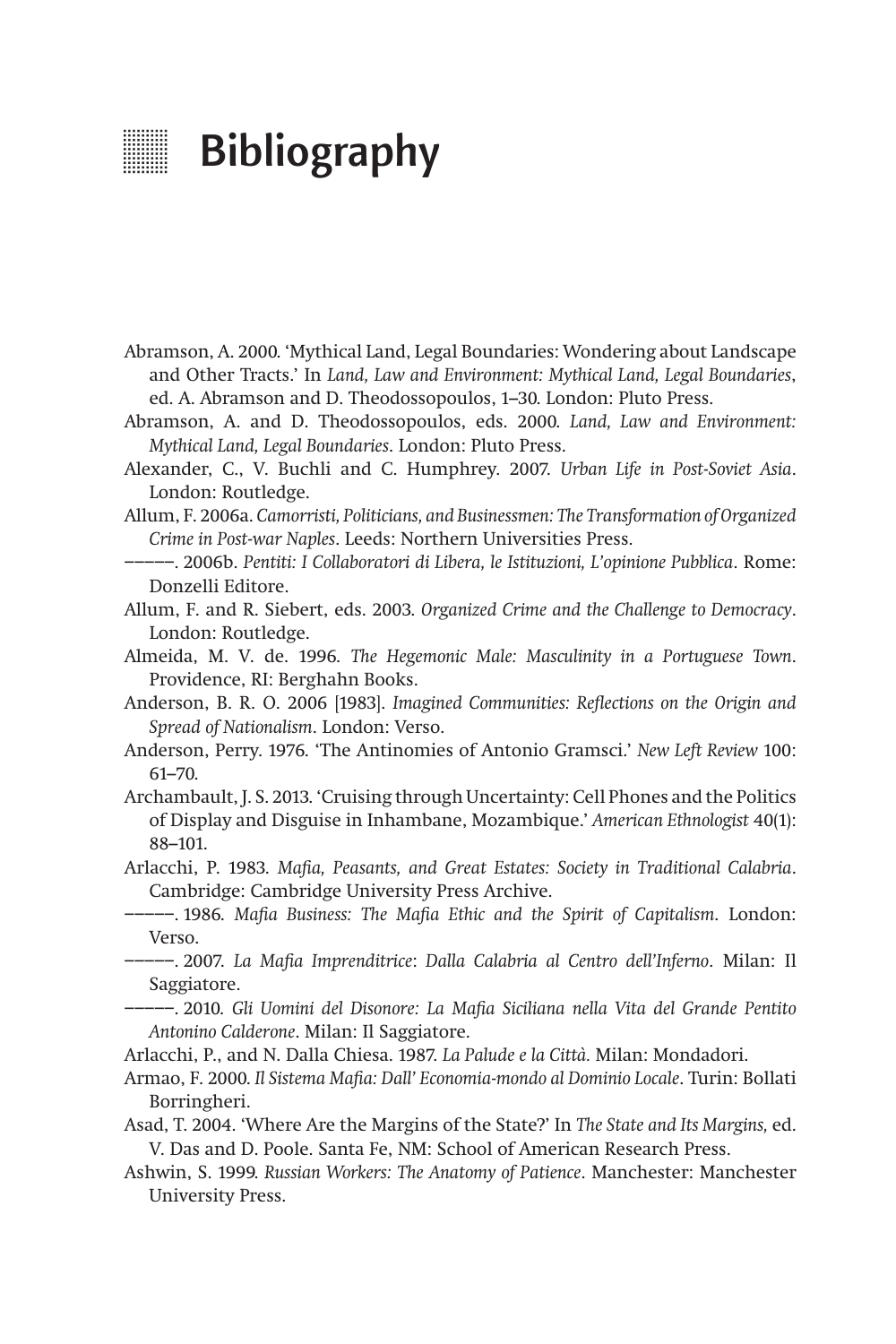- Ashwin, S. and O. Isupova. 2014. 'Behind Every Great Man . . .": The Male Marriage Wage Premium Examined Qualitatively*.*' *Journal of Marriage and Family* 76(1): 37–55.
- Assmuth, L. 1997. *Women's Work, Women's Worth: Changing Lifecourses in Highland Sardinia*. Helsinki: Transactions of the Finnish Anthropological Society, No. 39.
- Aya, R. 1976. 'The Missed Revolution: The Fate of Rural Rebels in Sicily and Southern Spain 1840–1950.' *Socletiea*, Universiteit van Amsterdam, Antropologisch-Sociologisch Centrum.
- Azzellini, D. 2015. *An Alternative Labour History: Worker Control and Workplace Democracy.* London: Zed Books.
- Bagnasco, A. 1984. *Tre Italie: La Problematica Territoriale dello Sviluppo Italiano*. Bologna: Il Mulino.
- Bagnasco, A. and C. F. Sabel. 1995. *Small and Medium-Size Enterprises*. London: Pinter Publishers.
- Bandiera, O. 2003a. 'Land Reform, the Market for Protection and the Origins of the Sicilian Mafia: Theory and Evidence*.*' *Journal of Law, Economics, and Organization* 19(1): 218–44.
- −−−−−. 2003b. 'Private States and the Enforcement of Property Rights: Theory and Evidence on the Origins of the Sicilian Mafia.' *Journal of Law, Economics and Organization* (Spring issue) 19(1): 218–244.
- Bartlett, L. 1993. 'The Evolution of Workers' Cooperatives in Southern Europe: A Comparative Perspective.' In *Small Business Dynamics: International, National and Regional Perspectives,* ed. C. Karlsson, D. Storey. London: Routledge, pp. 57–76.
- −−−−−. 1993. 'Organisational Change in Italian Workers' Cooperatives.' Working paper, University of Bristol, School for Advanced Urban Studies, 115.
- Bauerkämper, A. 2004. 'Contesting Agriculture: Cooperativism and Privatization in the New Eastern Germany.' *American Anthropologist* 106(2): 401–2.
- Bayart, J.-F. 2009 [1993]. *The State in Africa: The Politics of the Belly*. Cambridge: Polity Press.
- Beckert, J. 2011. 'The Great Transformation of Embeddedness: Karl Polanyi and the New Economic Sociology'. In *Market and Society: The Great Transformation Today,*  ed. C. Hann and K. Hart. Cambridge: Cambridge University Press.
- Behan, T. 2008. *Defiance: the Story of One Man Who Stood Up to the Sicilian Mafia*. London: I. B. Tauris.
- Bell, R. M. 2007. *Fate, Honor, Family and Village: Demographic and Cultural Change in Rural Italy since 1800*. Rutgers, NJ: Transaction Publishers.
- Ben-Yehoyada, Naor. 2011. 'The Moral Perils of Mediterraneanism: Second-Generation Immigrants Practicing Personhood between Sicily and Tunisia.' *Journal of Modern Italian Studies* 16(3): 386–403.
- −−−−−. 2014. 'Transnational Political Cosmology: A Central Mediterranean Example. *Comparative Studies in Society and History* 56(4): 870–901.
- Benda-Beckmann, F. V., K.V. Benda-Beckmann and M.G. Wiber. 2009. *Changing Properties of Property*. New York: Berghahn Books.
- Berardi, F. 2009. *The Soul at Work: From Alienation to Autonomy.* Los Angeles: Semiotexte.
- Berliner, D., L. Lagrain and M. Van de Port. 2013. 'Bruno Latour and the Anthropology of the Moderns.' *Social Anthropology* 21(4): 435–47.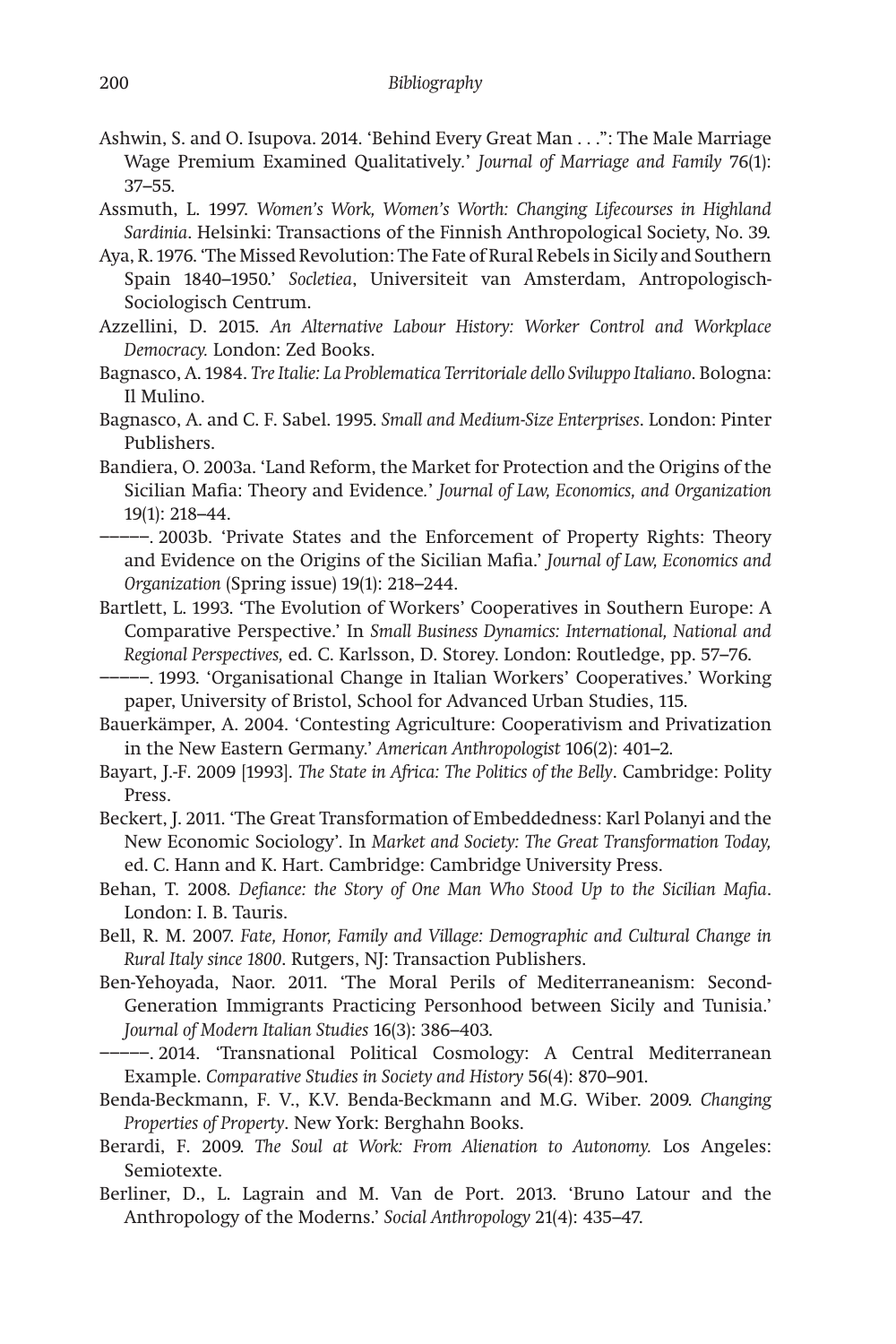- Bey, H. 2008. *The Temporary Autonomous Zone, Ontological Anarchy, Poetic Terrorism: Anarchy and Conspiracy*. London: Forgotten Books.
- Beynon, H. 1984. *Working for Ford*. Harmondsworth: Penguin.

Blim, M. 1990. *Made in Italy: Small-Scale Industrialization and Its Consequences*. New York: Praeger.

Blim, M. 1998. 'Contemplating the Palm Tree Line.' In *Italy's 'Southern Question': Orientalism in One Country*, ed. J. Schneider. Oxford: Berg Publishers.

−−−−−. 2006. 'Defining a Field, Describing a World: Jane and Peter Schneider and the Study of Modern Italy.' *Journal of Modern Italian Studies* 11(1): 1–15.

Blok, A. 1966. 'Land Reform in a West Sicilian Latifondo Village: The Persistence of a Feudal Structure.' *Anthropological Quarterly* 39(1): 1–16.

−−−−−. 1969. 'South Italian Agro-Towns.' *Comparative Studies in Society and History*  11(2): 121–35.

−−−−−. 1981. 'Rams and Billy-Goats: A Key to the Mediterranean Code of Honor. *Man* 16(3): 427–40.

−−−−−. 1988 [1974]. *The Mafia of a Sicilian Village, 1860–1960: A Study of Violent Peasant Entrepreneurs*. Cambridge: Polity Press.

−−−−−. 1999. 'The Narcissism of Minor Differences.' *European Journal of Social Theory* 1(1): 33–56.

−−−−−. 2000. *Honour and Violence*. Malden, MA: Polity Press.

−−−−−. 2001. 'Patronage, "Networking" and the Social Context.' In *Anthropology of the Mediterranean*, ed. A. Dionigi, A. Blok and C. Bromberger. Paris: Maisonneuve et Larose.

−−−−−. 2010. 'Behaviour Codes in Sicily: Bypassing the Law.' *Behemoth: A Journal on Civilisation* 2: 56–70.

Bohannan, P. and L. Bohannan. 1968. *Tiv Economy*. London: Longman.

Bohannan, P. and G. Dalton (eds). 1962. *Markets in Africa*, Evanston, IL: Northwestern University Press.

Boissevain, J. 1966. 'Patronage in Sicily.' *Man* 1(1): 18–33.

**−−−−**−. 1974. *Friends of Friends: Networks, Manipulators and Coalitions*. Oxford: Basil Blackwell.

Bolzoni, A. 1998. *C'era Una Volta la Lotta alla Mafia*. Milan: Garzanti.

Bonfante, G. 1981. 'Le Legislazione Cooperativistica in Italia Dall'Unità a Oggi'. In *Movimento Cooperativo in Italia: Storia E Problemi,* ed. Bonfante, G. and Sapelli G. Marcon: Giulio Einaudi.

Bonfante, G. and G. Sapelli eds. 1981. *Movimento Cooperativo in Italia: Storia E Problemi*. Turin: Giulio Einaudi.

Bonomi, A. 2008. *Il Rancore: Alle Radici del Malessere del Nord*. Milan: Feltrinelli.

Bottomore, T. B. 1991. *A Dictionary of Marxist Thought*. Cambridge, MA: Wiley-Blackwell.

Bourdieu, P. 1988. *Homo Academicus*. Berkeley, CA: Stanford University Press.

−−−−−. 1989. *Distinction: A Social Critique of the Judgement of Taste*. London: Routledge. −−−−−. 1992. *The Logic of Practice*. Cambridge: Polity Press.

Bradley, H. 1999. *Gender and Power in the Workplace: Analyzing the Impact of Economic Change*. New York: Palgrave Macmillan/St. Martins.

Brandes, S. 1980. *Metaphors of Masculinity: Sex and Status in Andalusian Folklore.*  Philadelphia: University of Pensylvannia Press.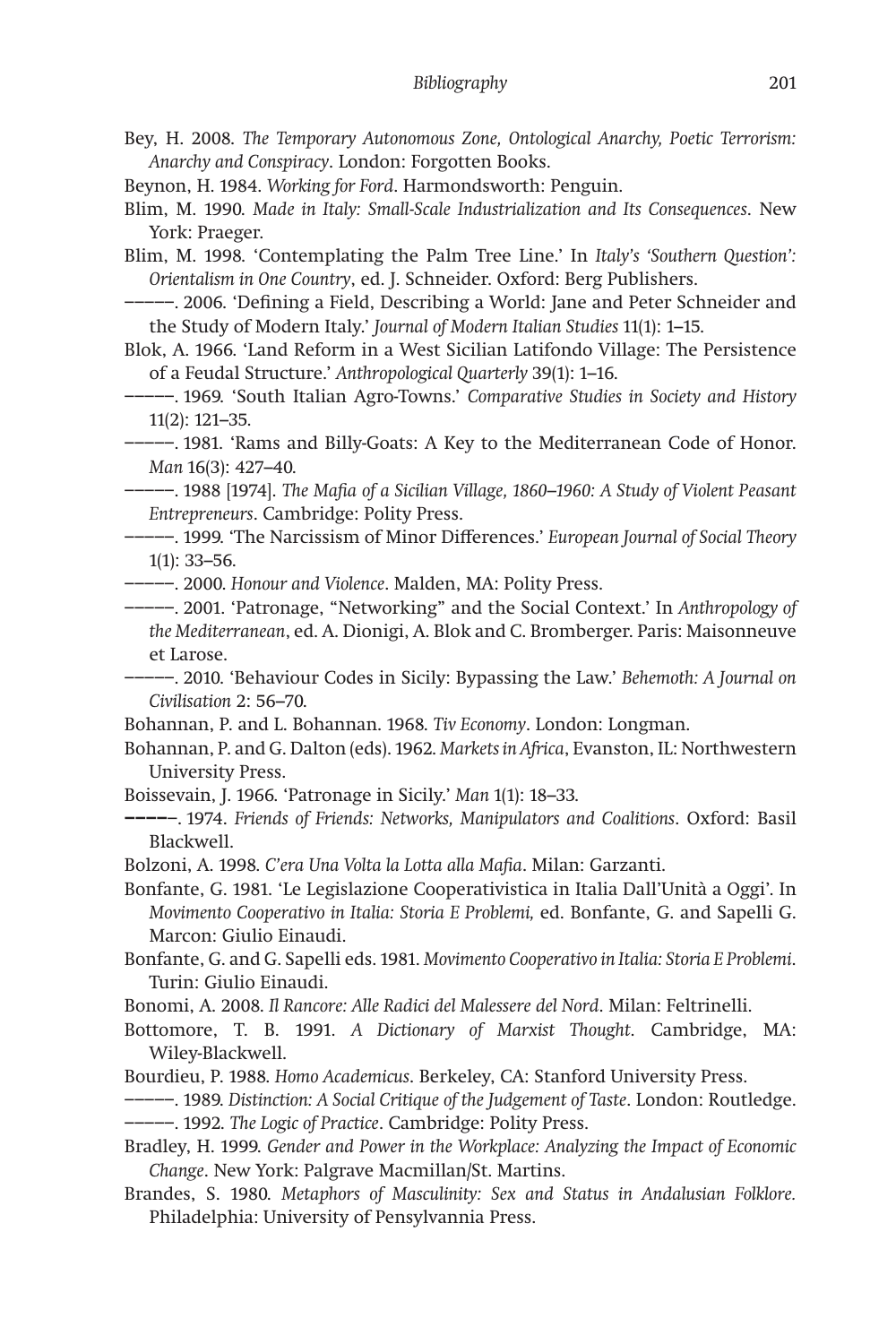- Breschi, D. 1986. *L'Immaginario Mafioso: La Rappresentazione Sociale della Mafia*. Bari: Edizioni Dedalo.
- Bridger, S. and F. Pine. 1998. *Surviving Post-Socialism: Local Strategies and Regional Responses in Eastern Europe and the Former Soviet Union*. London: Routledge.
- Brigaglia, A. 1977. 'Lotte Contadine in Sicilia: La Politica del PCI'. In *Ricomposizione del Blocco Dominante, Lotte Contadine e Politica delle Sinistre in Sicilia (1943–1947)*, ed. U. Santino and the Cooperativa Cento Fiori. Palermo: Cooperativa Editoriale Cento Fiori.
- Bryer, A. 2011. 'The Politics of the Social Economy: A Case Study of the Argentinean *Empresas Recuperadas.*' *Dialectical Anthropology* 36(1–2): 21–49.
- Buechler, H. C. and J.-M. Buechler. 2002. *Contesting Agriculture: Cooperativism and Privatization in the New Eastern Germany*. Albany: State University of New York Press.
- Buğra, A. 2007. 'Introduction.' In *Reading Karl Polanyi for the Twenty-First Century: Market Economy as a Political Project*, ed. A. Buğra and K. Agartan. New York: Palgrave Macmillan.
- Buğra, A. and K. Agartan, eds. 2007. *Reading Karl Polanyi for the Twenty-First Century: Market Economy as a Political Project*. New York: Palgrave Macmillan.
- Bulgarelli, M. and M. Viviani. 2006. *La Promozione Cooperativa: Coopfond tra Mercato e Solidarietà*. Bologna: Il Mulino.
- Burawoy, M., ed. 1991. *Ethnography Unbound: Power and Resistance in the Modern Metropolis*. Berkeley: University of California Press.
- Burawoy, M. 2010. Ethnographic Fallacies: Reflections on Labour Studies in the Era of Market Fundamentalism. *Work, Employment and Society*, 27(3): 526–536.
- Cacciola, R. 1984. *Economia e Potere Mafioso in Sicilia: Tipologie Imprenditoriali. Integrazione Sociale E Processi Di Accumulazione*. Milan: A. Giuffrè.
- Calderone, A. and P. Arlacchi. 1993. *Men of Dishonor: Inside the Sicilian Mafia; An Account of Antonino Calderone*. New York: Morrow.
- Camilleri, A. and S. Lodato. 2002. *La Linea ella Palma*. Milan: Rizzoli.
- Caplan, P. 1975. *Choice and Constraint in a Swahili Community: Property, Hierarchy and Cognatic Descent on the East African Coast*. London: Oxford University Press for the International African Institute.
- −−−−−. 2003. *The Ethics of Anthropology: Debates and Dilemmas*. London: Routledge.
- Carrier, J. 1997a. 'Introduction.' In *Meanings of the Market: The Free Market in Western Culture*, ed. J. G. Carrier. Oxford: Berg Publishers.
- Carrier, J. 1997b. *Meanings of the Market: The Free Market in Western Culture*. Oxford: Berg Publishers.
- Carsten, J. 1995. 'Houses in Langkwai: Stable Structures of Mobile Homes?' In *About the House: Lévi-Strauss and Beyond*, ed. J. Carsten and S. Hugh-Jonesed. Cambridge: Cambridge University Press.
- −−−−−, ed. 2000. *Cultures of Relatedness: New Approaches to the Study of Kinship*. Cambridge: Cambridge University Press.
- Carsten, J. and S. Hugh-Jones. 1995. *About the House: Lévi-Strauss and Beyond.*  Cambridge: Cambridge University Press.
- Casarrubea, G. 1978. *I Fasci Contadini e le Origini delle Sezioni Socialiste della Provincia di Palermo*. Palermo: S.F. Flaccovio.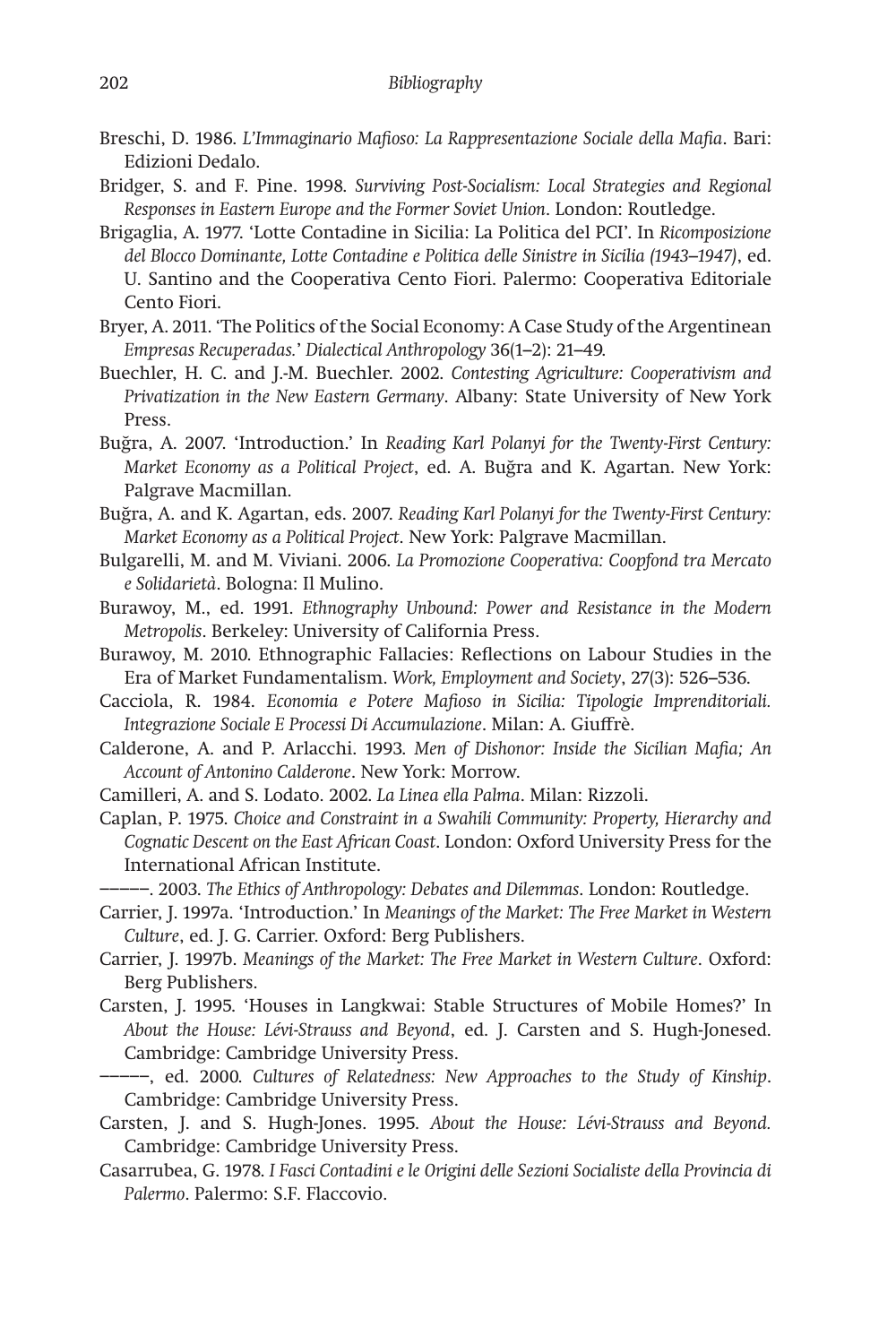−−−−−. 2005. *Storia Segreta Della Sicilia: Dallo Sbarco Alleato a Portella Della Ginestra*, Milan: Tascabili Bompiani.

- Castells, M. 2011 [1996]. *The Rise of the Network Society* vol. 1*: The Information Age: Economy, Society and Culture* . New York: Wiley–Blackwell.
- Catanzariti, M. 2015. 'Postface.' In *For a New West: Essays 1919–1958*, K. Polanyi. London: Polity.
- Catanzaro, Raimondo. 1992. *Men of Respect: A Social History of the Sicilian Mafia*. New York: The Free Press, Macmillan.
- Centorrino, M. 1986. *L'Economia Mafiosa*. Soveria Mannelli: Rubbettino.
- Centorrino, M., M. Limosani and F. Ofria. 2003. *Il Pedaggio dello Sviluppo: Come la Criminalità Organizzata Taglieggia il Profitto nelle Regioni Meridionali*. Bari: Palomar.
- Centorrino, M., A. L. Spina and G. Signorino. 1999. *Il Nodo Gordiano: Criminalità Mafiosa e Sviluppo nel Mezzogiorno*. Rome–Bari: Laterza.
- Centorrino, M. and G. Signorino. 1997. *Macroeconomia della Mafia*. Rome: Nuova Italia Scientifica.
- Chambers, R. 1993. *Challenging the Professions: Frontiers for Rural Development*. London: Intermediate Technology Publications.
- −−−−−. 1998. 'Us and Them: Finding a New Paradigm for Professionals in Sustainable Development.' In *Community and Sustainable Development: Participation in the Future*, ed. D. Warburton. London: Earthscan Publications.
- Charlton, T. L., L. E. Myers and R. Sharpless. 2006. *Handbook of Rural History*, Lanham, MD: Rowman Altamira.
- Chauveau, J.-P. and P. Richards. 2008. 'West African Insurgencies in Agrarian Perspective: Cote d'Ivoire and Sierra Leone Compared.' *Journal of Agrarian Change* 8(4): 515–52.
- Chayanov, A. V. 1986. *A. V. Chayanov on the Theory of Peasant Economy*. Manchester: Manchester University Press.
- Checker, M. and J. Hogeland. 2004. 'Views on Policy: The Future of Cooperatives; Interdisciplinary Perspectives.' *Anthropology News* 45(5): 33–34.
- Chiesa, N. D. 2007. *Delitto Imperfetto: Il Generale, la Mafia, la Società Italiana*. Milan: Melampo.
- Chubb, J. 1982. *Patronage, Power, and Poverty in Southern Italy: A Tale of Two Cities*. Cambridge: Cambridge University Press.
- −−−−−. 1989. 'The Mafia and Politics.' Cornell Studies in International Affairs, Occasional Papers No. 23.
- Clemmer, R. O. 2009. 'Land Rights, Claims, and Western Shoshones: The Ideology of Loss and the Bureaucracy of Enforcement.' *PoLAR: Political and Legal Anthropology Review*, 32(2): 279–311.
- Coco, Vittorio 2013. 'The Pentiti of the Sicilian Mafia in the 1930s.' *Modern Italy* 18(3): 245–54.
- Cole, J. 1997. *The New Racism in Europe: A Sicilian Ethnography*. Cambridge: Cambridge University Press.
	- −−−−−. 2007. *Dirty Work: Immigrants in Domestic Service, Agriculture, and Prostitution in Sicily*. Lanham, MD: Lexington Books.
- Comaroff, J. and J. Comaroff. 2001. *Millenial Capitalism and the Culture of Neoliberalism*. Durham, NC: Duke University Press*.*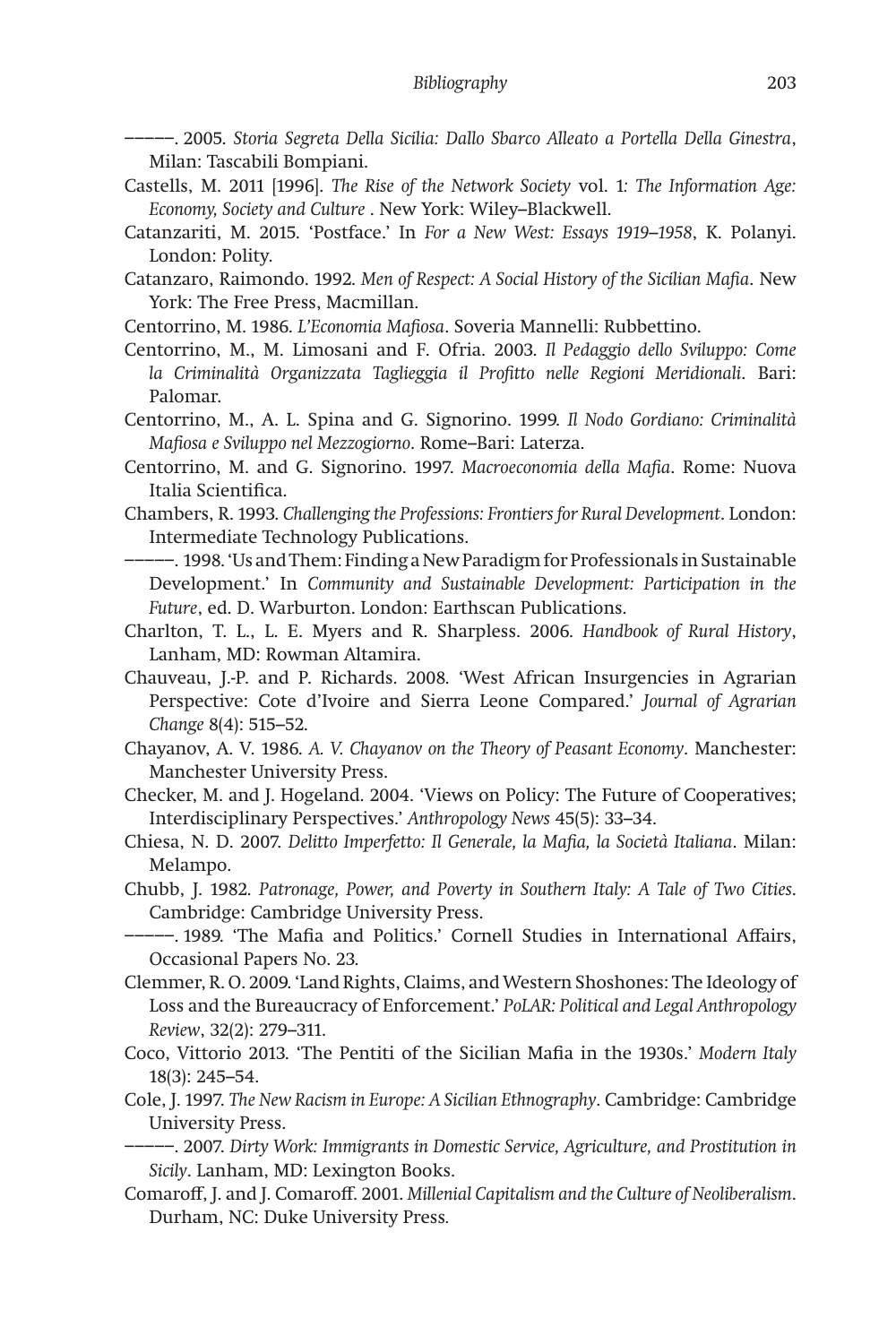- Community Economies Collective (CEC). 2001. 'Imagining and Enacting Noncapitalist Futures.' *Socialist Review* 28(3–4): 93–135.
- Connerton, P. 1990. *How Societies Remember*. Cambridge: Cambridge University Press.
- Cook, K. S., R. Hardin and M. Levi. 2007. *Cooperation without Trust?* New York: Russell Sage Foundation.
- Costanzo, E. 2006. *Mafia e Alleati: Servizi Segreti Americani E Sbarco in Sicilia: Da Lucky Luciano ai Sindaci 'Uomini D'onore'*. Catania: Le Nove Muse.
- Cramer, C. and P. Richards. 2011. 'Violence and War in Agrarian Perspective,' *Journal of Agrarian Change* 11(3): 277–97.
- Creed, G. W. 1998. *Domesticating Revolution: From Socialist Reform to Ambivalent Transition in a Bulgarian Village*. University Park, PA: Pennsylvania State University Press.
- Crehan, K. A. F. 2002. *Gramsci, Culture and Anthropology*. Berkeley: University of California Press.
- Crisantino, A. 1990. *La Città Spugna: Palermo nella Ricerca Sociologica.* Palermo: Centro Siciliano di Documentazione Giuseppe Impastato.
- Dalla Chiesa, N. 2007. *Il Delitto Imperfetto: Il Generale, La Mafia, la Società Italiana.*  Milan: Melampo.
- Das, V. and D. Poole, eds. 2004. *Anthropology in the Margins of the State*. School of American Research Advanced Seminar Series. Santa Fe, NM: SAR Press; Oxford: James Currey.
- Davis, J. 1973. *Land and Family in Pisticci*. London: Athlone Press.
- −−−−−. 1977. *People of the Mediterranean: An Essay in Comparative Social Anthropology*. London: Routledge & Kegan Paul.
- Davis, J. A. 1982. *Merchants, Monopolists and Contractors: A Study of Economic Activity and Society in Bourbon Naples, 1815–1860*. Stratford: Ayer Publishing.
- −−−−−. 1996. 'Changing Perspectives on Italy's "Southern Problem".' In *Italian Regionalism: History, Identity and Politics*, ed. C. Levy. Oxford: Berg.
- −−−−−. 1998. 'Casting off the "Southern Problem": Or the Peculiarities of the South Reconsidered.' In *Italy's 'Southern Question': Orientalism in One Country*, ed. J. Schneider. Oxford: Berg.
- Day, S. E. and V. Goddard. 2010. 'New Beginnings between Public and Private: Arendt and Ethnographies of Activism.' *Cultural Dynamics* 22(2): 137–54.
- De Angelis, M. 2007. *The Beginning of History: Value Struggles and Global Capital*. London: Pluto Press.
- Defourny, J., M. Simon and S. Adam. 2000. *The Co-operative Movement in Belgium: Perspectives and Prospects*. Brussels: Editions Luc Pire.
- Degl'Innocenti, M. 1977. *Storia della Cooperazione in Italia: la Lega Nazionale delle Cooperative, 1886–1925*. Rome: Editori Riuniti.

−−−−−. 1981. 'Geografia e Strutture della Cooperazione in Italia.' In *Il Movimento Cooperativo in Italia: Storia e Problemi*, ed. G. Bonfante and G. Sapelli. Turin: Giulio Einaudi.

- Degl'Innocenti, M., A. Varni, R. Zangheri, Z. Ciuffoletti, G. Silei, S. Bianciardi. 2003. *Solidarietà e Mercato nella Cooperazione Italiana tra Otto e Novecento*. Manduria– Bari–Rome: P. Lacaita Editore.
- Desai, A. and E. Killick, eds. 2010. *The Ways of Friendship: Anthropological Perspectives*.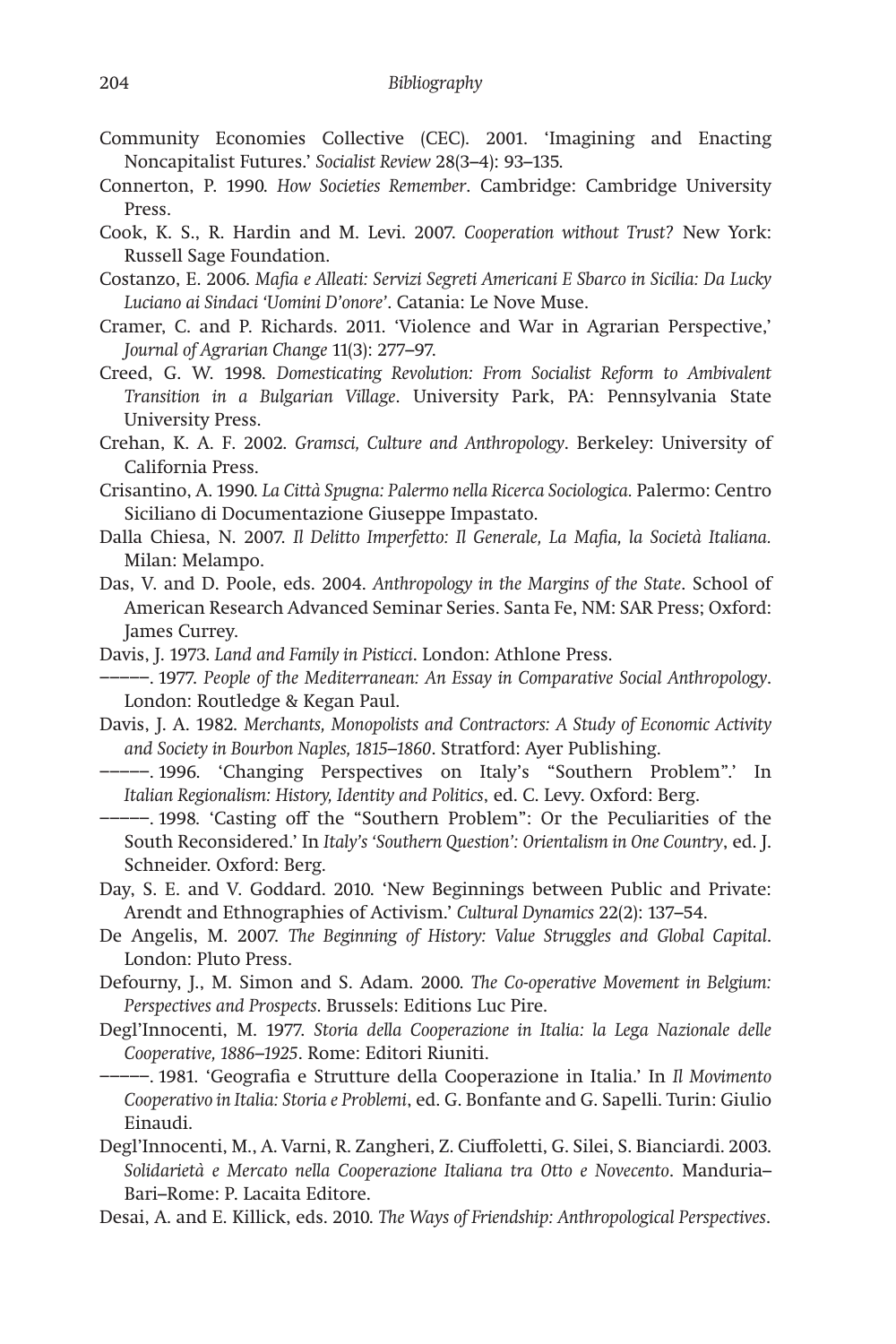Oxford: Berghahn Books.

- Di Bella, M. P. 1999. 'L'Omertà Pietosa dei Condannati a Morte in Sicilia', *Prometeo*, 68: 98–104.
	- −−−−−. 2011. *Dire o Tacere in Sicilia: Viaggio alle Radici dell'Omerta*. Rome: Armando.
- Di Maggio, U. 2009. *Le Politiche Antimafia di Utilizzo Sociale dei Beni Confiscati alle Criminalità Organizzate per lo Sviluppo Locale Siciliano: Il Caso 'Libera Terra' in Provincia di Palermo*. Unpublished PhD thesis, Università degli Studi di Teramo.
- Di Matteo, S. 1967. *Anni Roventi: La Sicilia Dal 1943 Al 1947, Etc. (Cronache Di Un Quinquennio.)* Palermo: G. Denaro.
- Dickie, J. 1999. *Darkest Italy: The Nation and Stereotypes of the Mezzogiorno, 1860–1900*. New York: St. Martin's Press.
- −−−−−. 2004. *Cosa Nostra: A History of the Sicilian Mafia*. London: Hodder & Stoughton.
- −−−−−. 2011. *Blood Brotherhoods: The Rise of the Italian Mafias*. London: Hachette.
- −−−−−. 2013. 'Mafia Republic: Italy's Criminal Curse; Cosa Nostra, "Ndrangheta and Camorra from 1946 to the Present".' London: Hodder&Stoughton.
- Dino, A. 2002. *Mutazioni: Etnografia del Mondo di Cosa Nostra*. Palermo: La Zisa.
- −−−−−. 2006. *La Violenza Tollerata: Mafia, Poteri, Disobbedienza*. Milan: Mimesis Edizioni.
- −−−−−. 2011. *Gli Ultimi Padrini: Indagine sul Governo di Cosa Nostra*. Bari: Laterza.
- Dionigi, A., A. Blok and C. Bromberger, eds. 2001. *Anthropology of the Mediterranean*. Paris: Maisonneuve et Larose.
- Dolci, D. 1958. *Inchiesta a Palermo*. Turin: Giulio Einaudi.
- −−−−−. 1964. *Verso un Mondo Nuovo*. Turin: Giulio Einaudi.
- −−−−−. 1968. *The Mafia and Politics: A Cause Célèbre; Danilo Dolci on Trial: The Allegations, the Trial, the Appeal, to Be Heard Autumn 1968*. London: A. Cowan.
- −−−−−. 2007. *Una Rivoluzione Nonviolenta*. Milan: Cart'armata.

Dorondel, S. 2009. '"They Should Be Killed": Forest Restitution, Ethnic Groups and Patronage in Postsocialist Romania.' In *The Rights and Wrongs of Land Restitution: 'Restoring What Was Ours'*, ed. D. Fay and D. James, 43–66. London: Routledge.

- Duggan, C. 1989. *Fascism and the Mafia*. New Haven, CT: Yale University Press.
- Dunn, E. C. 2004. *Privatizing Poland: Baby Food, Big Business, and the Remaking of Labor*. Ithaca, NY: Cornell University Press.
- Durkheim, É. 1993 [1893]. *The Division of Labor in Society*. New York: The Free Press.
- Edel, M. M. and A. Edel. 2000. *Anthropology and Ethics: The Quest for Moral Understanding*. Rutgers, NJ: Transaction Publishers.
- Edelman, M. 2001. 'Social Movements: Changing Paradigms and Forms of Politics.' *Annual Review of Anthropology* 30(1): 285–317.
- −−−−−. 2005. 'Bringing the Moral Economy Back in . . . to the Study of 21st-Century Transnational Peasant Movements.' *American Anthropologist* 107(3): 331–45.
- Edgell, S., Gottfried, H., and Granter, E., 2015. *The SAGE Handbook of the Sociology of Work and Employment*. Los Angeles, London, New Delhi: SAGE.
- Engels, F. 2004 [1884]. *The Origin of the Family, Private Property and the State*, New York: Resistance Marxist Library.
- Errasti, A., I. Bretos and Etxezarreta, E. 2016. 'What Do Mondragon Coopitalist Multinationals Look Like? The Rise and Fall of Fagor Electrodomésticos S. Coop. and its European Subsidiaries.' *Annals of Public and Cooperative Economics*, 87, 433–456.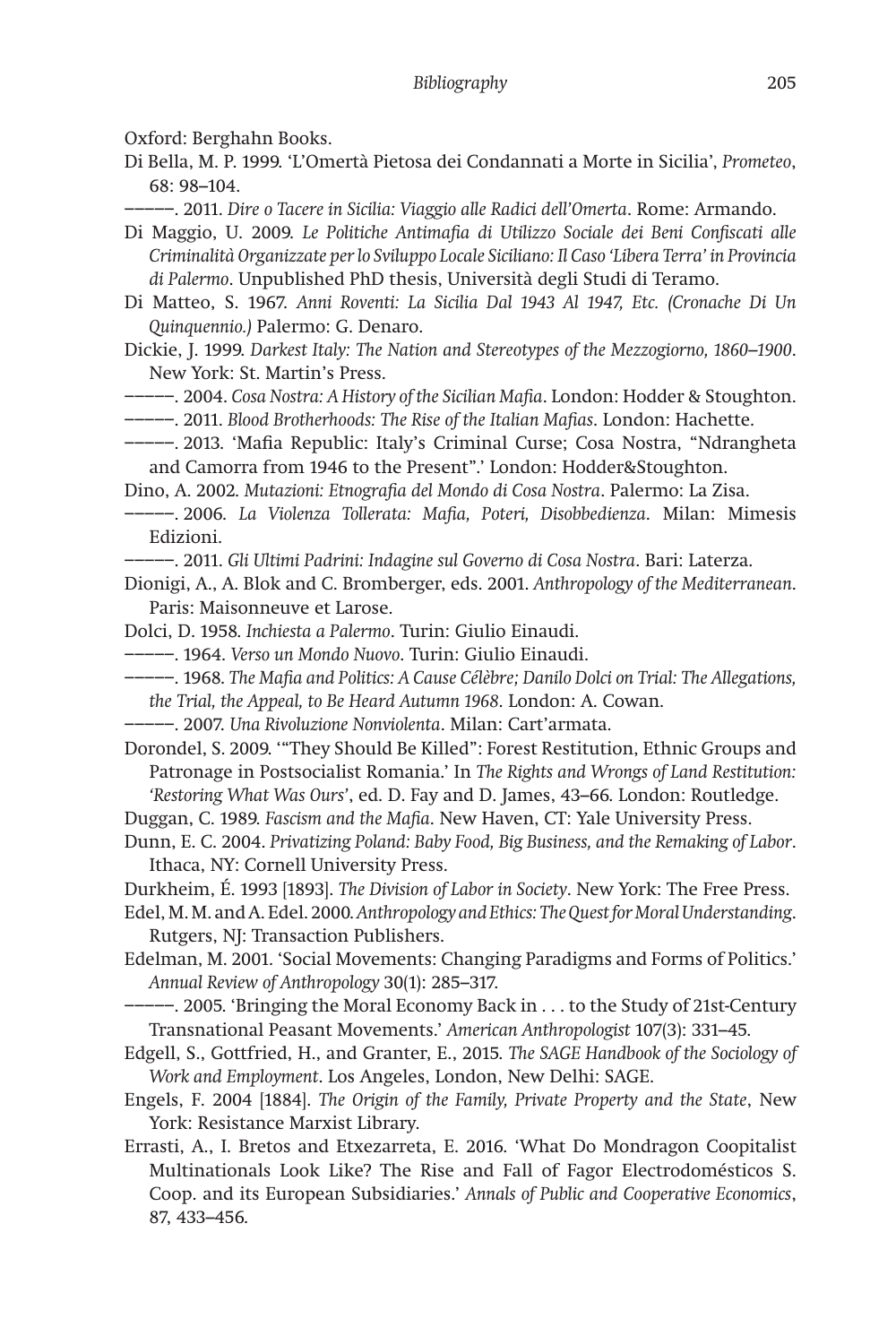Falcone, G. 1993. *Cose Di Cosa Nostra*. Milan: Rizzoli.

- Falcone, G., L. Galuzzo, F. La Licata, S. Lodato. 1986. *Rapporto sulla Mafia degli Anni '80: Gli atti dell'Ufficio Istruzione del Tribunale di Palermo; Giovanni Falcone. Intervistaracconto*. Palermo: S. F. Flaccovio.
- Falcone, G. and M. Padovani. 1992. *Men of Honour: The Truth about the Mafia*. London: Fourth Estate.
- Fantò, E. 1999. *L'Impresa a Partecipazione Mafiosa: Economia Legale ed Economia Criminale*. Bari: Edizioni Dedalo.
- Fassin, D. 2014. 'The Ethical Turn in Anthropology: Promises and Uncertainties.' *HAU: Journal of Ethnographic Theory* 4(1): 429–35.
- Favret-Saada, J. 1980. *Deadly Words: Witchcraft in the Bocage*. Cambridge: Cambridge University Press.
- Fay, D. and D. James. 2009. 'The Anthropology of Land Restitution: An Introduction.' In *The Rights and Wrongs of Land Restitution: 'Restoring What Was Ours'*, ed. D. Fay and D. James, 1–24. London: Routledge.
- Ferguson, A. A. 1991. 'Managing without Managers: Crisis and Resolution in a Collective Bakery.' In *Ethnography Unbound: Power and Resistance in the Modern Metropolis*, ed. M. Burawoy. Berkeley: University of California Press.

Ferguson, J. 1994. *The Anti-Politics Machine: 'Development,' Depoliticization, and Bureaucratic Power in Lesotho*. Minneapolis: University of Minnesota Press.

Fiandaca, G. 2007. *Women and the Mafia*. London: Taylor and Francis.

- Fiume, G. 2006. 'A Changing Sicily: Homage to Jane and Peter Schneider.' *Journal of Modern Italian Studies* 11(1): 37–60.
- Follain, J. 2005. *Mussolini's Island: The Battle for Sicily 1943 by the People Who Were There.* London: Hodder & Stoughton.
- Fournier, M. 2006 [1994]. *Marcel Mauss: A Biography.* Princeton, NJ: Princeton University Press.
- Franklin, S. and S. McKinnon, eds. 2001. *Relative Values: Reconfiguring Kinship Studies*. Durham, NC: Duke University Press.
- Fuller, C. J. and V. Bénéï. 2001. *The Everyday State and Society in Modern India*. London: C. Hurst & Co. Publishers.
- Gambetta, D. 1989. *Le Strategie della Fiducia: Indagini sulla Razionalità della Cooperazione*, Bari: G. Einaudi.
	- −−−−−. 1996. *The Sicilian Mafia: the Business of Private Protection*. Cambridge, MA: Harvard University Press.
- −−−−−, ed. 2000. 'Trust: Making and Breaking Cooperative Relations.' Electronic edition. Department of Sociology, University of Oxford, http://www.sociology. ox.ac.uk/papers/trustbook.html.
- −−−−−. 2009. *Codes of the Underworld: How Criminals Communicate*. Princeton, NJ: Princeton University Press.
- Ganci, M. S. 1977. *I Fasci Dei Lavoratori: Saggi E Documenti*. Roma: Salvatore Sciascia.
- Geertz, C. 2008 [1973]. 'Deep Play: Notes on the Balinese Cockfight.' In *The Interpretation of Cultures*. New York: Basic Books Classics.

−−−−−. 2008 [1973]. *The Interpretation of Cultures.* New York: Basic Books Classics.

Giorgio, A. and A. Cento Bull, eds. 2005. *Speaking Out and Silencing: Culture, Society and Politics in Italy in the 1970s.* Oxford: Legenda.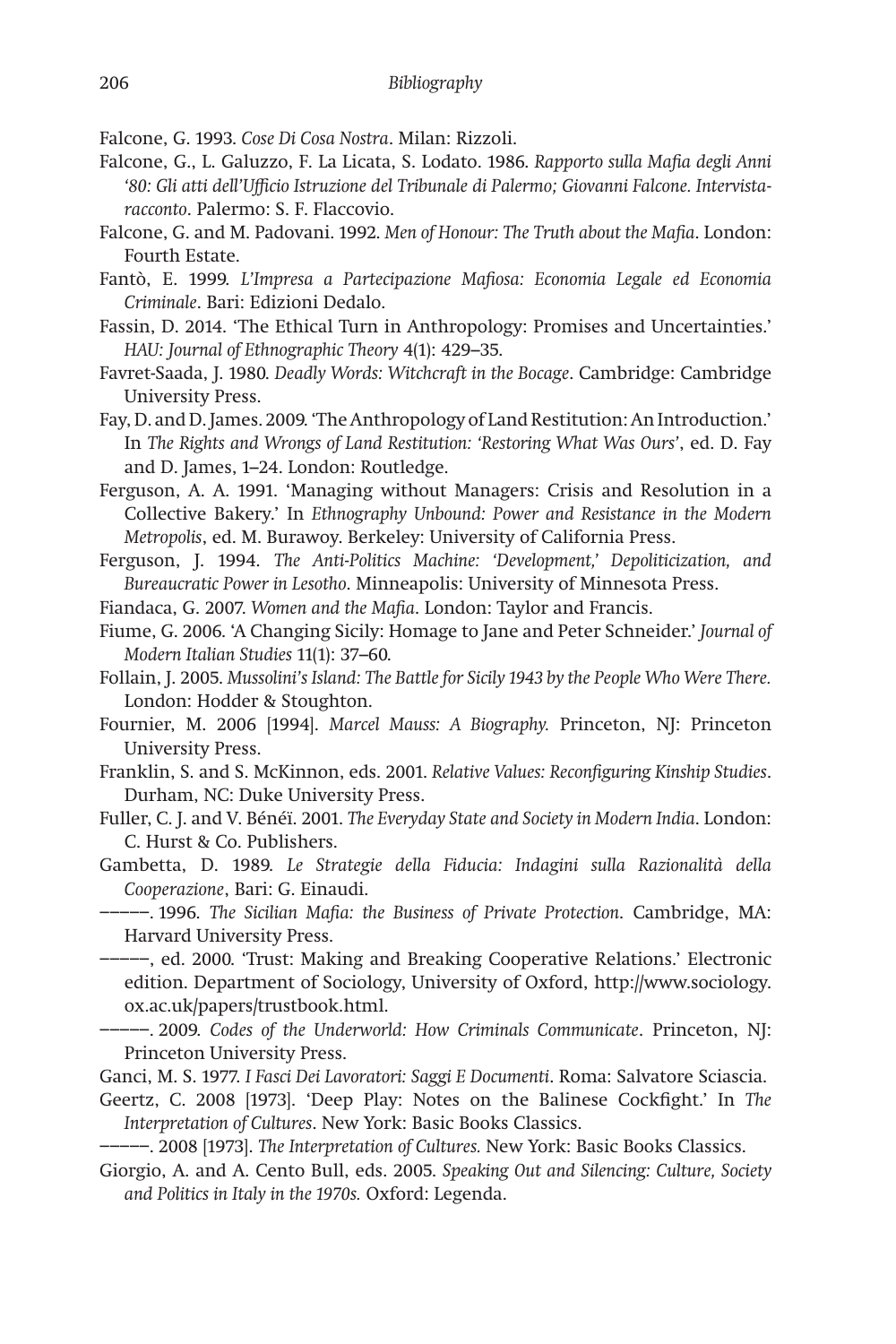- Ghezzi, S. 2007. *Etnografia Storica Dell'Imprenditorialità in Brianza: Antropologia di Un'economia Regionale*. Milan: F. Angeli.
- Gibson-Graham, J. K. 2006. *A Postcapitalist Politics*. Minneapolis: University of Minnesota Press.
- −−−−−. 2013. *Take Back the Economy*. Minneapolis: University of Minnesota Press.
- Gill, T. 2001. *Men of Uncertainty: The Social Organization of Day Laborers in Contemporary Japan*. Albany: State University of New York Press.
- Gilmore, D.D., ed. 1987. *Honor and Shame and the Unity of the Mediterranean*, Washington, DC: American Anthropological Association Special Publication No. 22.
- Gilsenan, M. 1996. *Lords of the Lebanese Marches: Violence, Power and Culture in an Arab Society*, London: I.B. Tauris.
- Ginsborg, P. 2003a. *A History of Contemporary Italy: Society and Politics,* New York, NY: Palgrave MacMillan.
- −−−−−. 2003b. *Italy and Its Discontents: Family, Civil Society, State, 1980–2001*, London: Penguin.
- −−−−−. 2005a. *Silvio Berlusconi: Television, Power and Patrimony*, London: Verso.
- −−−−−. 2005b. *The Politics of Everyday Life: Making Choices, Changing Lives*, New Haven, CON: Yale University Press.
- Girolamo, U.D. 2009. *Mafie, Politica, Pubblica Amministrazione: è Possibile Sradicare il Fenomeno Mafioso dall'Italia?* Naples: Guida Editori.
- Giorgio, A. and Cento Bull, A., eds. 2005. *Speaking Out and Silencing: Culture, Society and Politics in Italy in the 1970s.* Oxford: Legenda.
- Gledhill, J. 1991. *Casi Nada: A Study of Agrarian Reform in the Homeland of Cárdenismo*. Institute for Mesoamerican Studies, Studies on Culture and Society, Albany: State University of New York Press.
- Glenny, M. 2009. *McMafia: A Journey through the Global Criminal Underworld*. New York: Knopf Doubleday Publishing Group.
- Goddard, V. 1996. *Gender, Family, and Work in Naples*. Oxford: Berg Publishers.
- −−−−−. 2000. *Gender, Agency, and Change: Anthropological Perspectives*, London: Routledge.
- Goddard, V., B. Kapferer and J. Gledhill, eds. 1996. *The Anthropology of Europe: Identity and Boundaries in Conflict*. Oxford: Berg.
- Godelier, M. 1986. *The Making of Great Men: Male Domination and Power among the New Guinea Baruya*. Cambridge: Cambridge University Press; Paris: Éditions de la Maison des Sciences de l'Homme.
- Goody, J. 1976. *Production and Reproduction: A Comparative Study of the Domestic Domain*. Cambridge: Cambridge University Press.

−−−−−. 1983. *The Development of the Family and Marriage in Europe*. Cambridge: Cambridge University Press.

−−−−−. 2000. *The European Family: An Historico-Anthropological Essay*. Oxford: Blackwell Publishers.

- Graeber, D. 2001. *Toward an Anthropological Theory of Value: The False Coin of Our Own Dreams*. New York: Palgrave.
- −−−−−. 2011. *Debt: The First 5000 Years.* New York: Melville House.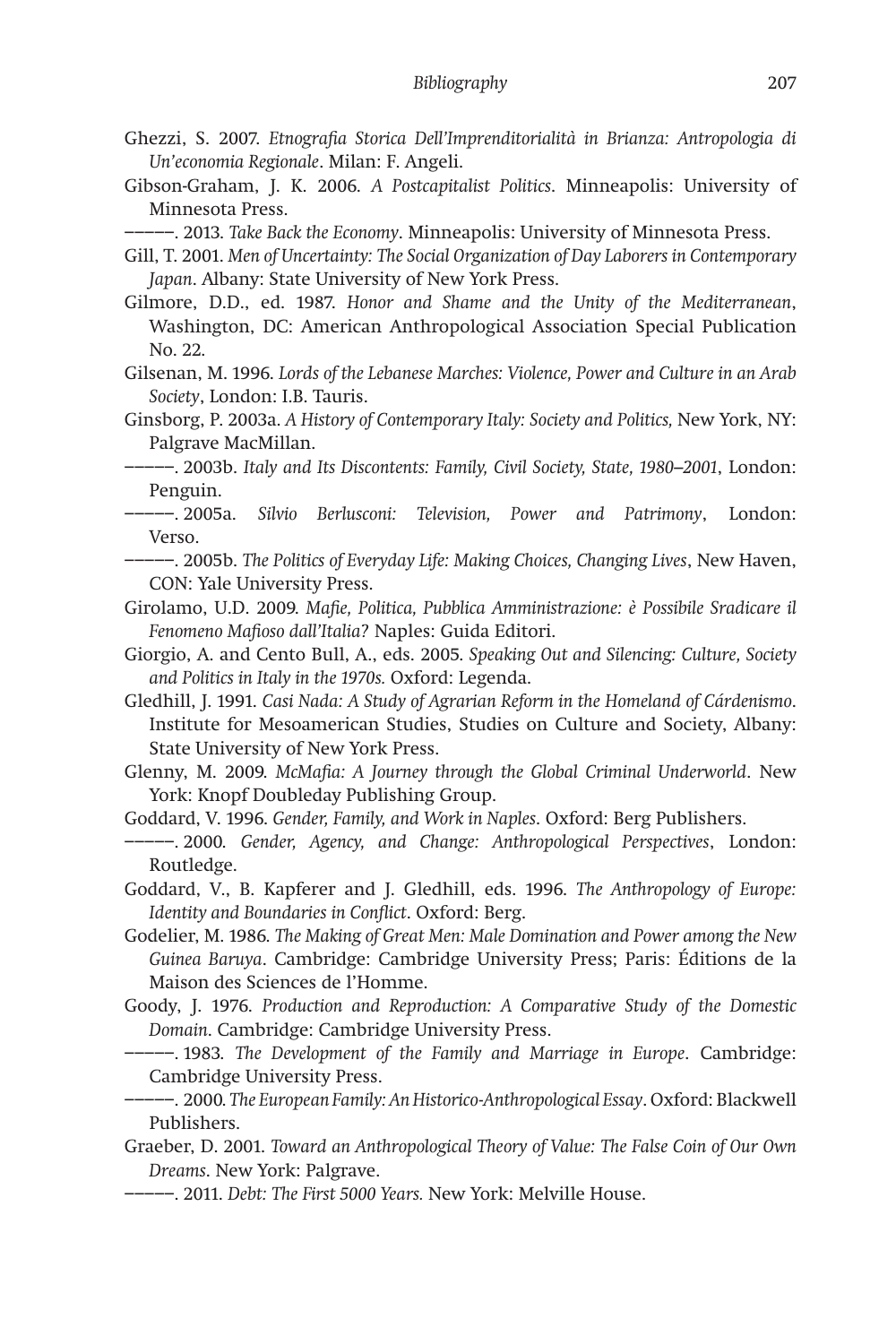−−−−−. 2012. *Dead Zones of the Imagination: On Violence, Bureaucracy, and Interpretive Labor.* The 2006 Malinowski Memorial Lecture. *HAU: Journal of Ethnographic Theory*, 2(2), 105–128.

Gramsci, A. 1971. *Selections from the Prison Notebooks of Antonio Gramsci*. London: Lawrence and Wishart.

−−−−−. 1994. *Pre-Prison Writings*. Cambridge: Cambridge University Press.

−−−−−. 2010. *Prison Notebooks*. New York: Columbia University Press.

- Gray, R. F. and P. H. Gulliver. 2004. *The Family Estate in Africa: Studies in the Role of Property in Family Structure and Lineage Continuity*. London: Routledge.
- Goodman, D., and M., DuPuis, 2002. 'Knowing Food and Growing Food: Beyond the Production-Consumption Debate in the Sociology of Agriculture'. *Sociologia Ruralis*, 42(1): 5–22.
- Götz, N. 2015. '"Moral Economy": Its Conceptual History and Analytical Prospects.' *Journal of Global Ethics* 11(2): 147–62.

Gribaudi, G. Mediatori: *Antropologia del Potere Democristiano nel Mezzogiorno*. Turin: Rosenberg and Sellier.

Gudeman, S. 1978. *Demise of a Rural Economy: From Subsistence to Capitalism in a Latin American Village.* International Library of Anthropology. London: Routledge & Kegan Paul.

- −−−−−. 1986. *Economics as Culture: Models and Metaphors of Livelihood*. London: Routledge.
- −−−−−. 2001. *The Anthropology of Economy: Community, Market, and Culture.* Oxford: Blackwell Press.

−−−−−. 2008. *Economy's Tension: The Dialectics of Community and Market*. Oxford: Berghahn Books.

−−−−−. 2011. 'Necessity or Contingency: Mutuality and Market. In *Market and Society: The Great Transformation Today,* C. Hann and K. Hart, eds. Cambridge: Cambridge University Press.

Gudeman, S. and A. Rivera. 1990. *Conversations in Colombia: The Domestic Economy in Life and Text*. Cambridge: Cambridge University Press.

Gunnarson, C. 2008. *Cultural Warfare and Trust: Fighting the Mafia in Palermo*. Manchester: Manchester University Press.

−−−−−. 2015. 'United, yet Divided: Analysing the Cohesion of Addiopizzo's Antiracketeering Campaign in Palermo.' *Global Crime* 16(2): 139–61.

Gupta, A. 1995. 'Blurred Boundaries: The Discourse of Corruption, the Culture of Politics, and the Imagined State.' *American Ethnologist* 22(2): 375–402.

−−−−−. 2005. 'Narrating the State of Corruption.' In *Corruption: Anthropological Perspectives*, ed. D. Haller and C. Shore. London: Pluto Press.

Haller, D. and C. Shore. 2005. 'Introduction – Sharp Practice: Anthropology and the Study of Corruption.' In *Corruption: Anthropological Perspectives*, ed. D. Haller and C. Shore. London: Pluto Press.

−−−−−. 2005. *Corruption: Anthropological Perspectives*. London: Pluto Press.

- Hamilton, C., V. Harris, M. Pickover and G. Reid. 2002. *Refiguring the Archive*. New York City: Springer.
- Hamilton, P. 1990. *Emile Durkheim: Critical Assessments*. London: Routledge.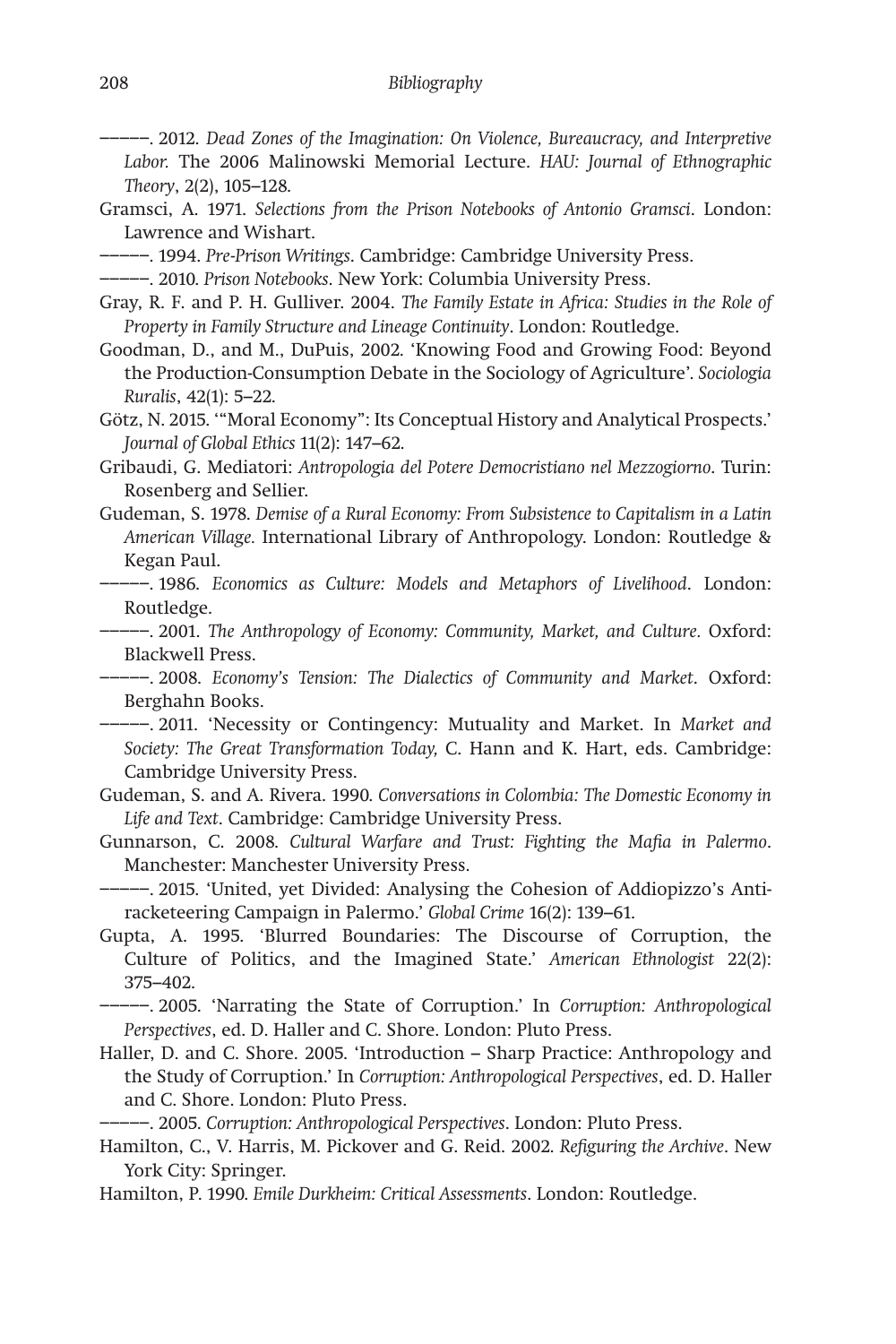- Hann, C. 1998a. 'Introduction.' In *Property Relations: Renewing the Anthropological Tradition*, ed. C. Hann. Cambridge: Cambridge University Press.
- −−−−−. 1998b. *Property Relations: Renewing the Anthropological Tradition*. Cambridge: Cambridge University Press.

−−−−−. 2007. 'The State of the Art: A New Double Movement? Anthropological Perspectives on Property in the Age of Neoliberalism.' *Socio-Economic Review* 5: 287–318.

−−−−−. 2011. 'Embedded Socialism? Land, Labour and Money in Eastern Xinjiang.' In *Market and Society: The Great Transformation Today*, ed. C. Hann and K. Hart. Cambridge: Cambridge University Press.

- −−−−−. 2010. 'Moral Economy.' In *The Human Economy: A Citizen's Guide*, ed. K. Hart, J.-L. Laville and A. D. Cattani. Cambridge: Polity Press.
- Hann, C. and K. Hart, eds. 2011. *Market and Society: The Great Transformation Today*. Cambridge: Cambridge University Press.

−−−−−. 2011a. *Economic Anthropology: History, Ethnography, Critique*. Cambridge: Polity Press.

- Hansen, T. B and F. Stepputat. 2001. *States of Imagination: Ethnographic Explorations of the Postcolonial State*, Durham, NC: Duke University Press.
- Hareven, T. K. 1993. *Family Time and Industrial Time: The Relationship Between the Family and Work in a New England Industrial Community*. Lanham, MD: University Press of America.
- −−−−−. 2000. *Families, History, and Social Change: Life Course and Cross-Cultural Perspectives*. Boulder, CO: Westview Press.
- Harris, O. 1984. 'Households as Natural Units.' In *Of Marriage and the Market: Women's Subordination Internationally and Its Lessons*, ed. K. Young, C. Wolkowitz and R. McCullagh. London: Routledge.

−−−−−. 1996. *Inside and Outside the Law: Anthropological Studies of Authority and Ambiguity*. London: Routledge.

Hart, K. 1973. 'Informal Income Opportunities and Urban Employment in Ghana.' *Journal of Modern African Studies* 11(1): 61–89.

−−−−−. 2000a. 'Kinship, Contract, and Trust: The Economic Organization of Migrants in an African City Slum.' In *Trust: Making and Breaking Cooperative Relations*, ed. D. Gambetta. Oxford: Basil Blackwell.

−−−−−. 2005. *The Hit Man's Dilemma: Or, Business, Personal and Impersonal*. Chicago: Prickly Paradigm Press.

−−−−−. 2007. 'Marcel Mauss: In Pursuit of the Whole; A Review Essay.' *Comparative Studies in Society and History* 49(2): 1–13.

- Hart, K., J.-L. Laville and A. D. Cattani (eds) 2010. *The Human Economy: A Citizen's Guide*. Cambridge: Polity Press.
- Hart, K. 2015. 'Introduction.' In *Economy for and against Democracy,* ed. Keith Hart*.*  New York: Berghahn Books.
- Harvey, D. 2001. 'Cosmopolitanism and the Banality of Geographical Evils.' In *Millenial Capitalism and the Culture of Neoliberalism*, ed. J. Comaroff and J. Comaroff. Durham, NC: Duke University Press.

−−−−−. 2010. *A Companion to Marx's Capital*. London: Verso.

−−−−−. 2011. *The Enigma of Capital and The Crises of Capitalism*, London: Profile Books.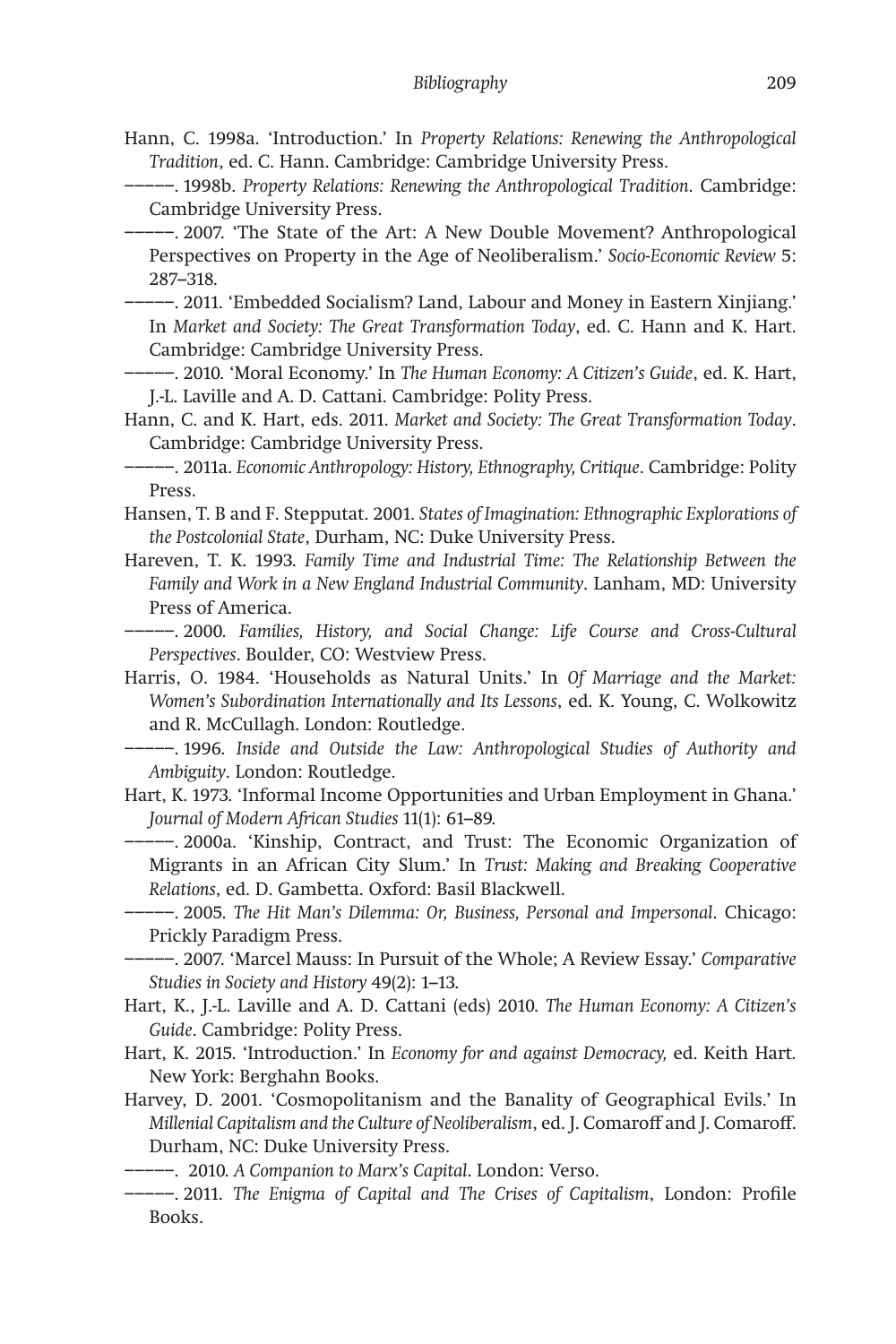Heckscsher, C. 2015. 'From Bureaucracy to Networks'. In: Edgell, S., Gottfried, H., and Granter, E. *The SAGE Handbook of the Sociology of Work and Employment*. Los Angeles, London, New Delhi: SAGE.

Hendry, J., and C. W. Watson. 2001. *An Anthropology of Indirect Communication*. New York: Routledge.

Herzfeld, M. 1985. *The Poetics of Manhood: Contest and Identity in a Cretan Mountain*. Princeton, NJ: Princeton University Press.

−−−−−. 1993. *The Social Production of Indifference: Exploring the Symbolic Roots of Western Bureaucracy*. Chicago: University of Chicago Press.

−−−−−. 2003. *The Body Impolitic: Artisans and Artifice in the Global Hierarchy of Value*. Chicago: University of Chicago Press.

−−−−−. 2005. *Cultural Intimacy: Social Poetics in the Nation-State.* 2nd ed. New York: Routledge.

−−−−−. 2009. *Evicted from Eternity: The Restructuring of Modern Rome.* Chicago: University of Chicago Press.

Hess, H. 1998. *Mafia and Mafiosi: Origin, Power and Myth*. London: C. Hurst & Co. Publishers.

Hill, P. B. E. 2006. *The Japanese Mafia: Yakuza, Law, and the State*. London: Oxford University Press.

Hobsbawm, E. J. 1960. *Social Bandits and Primitive Rebels: Studies in Archaic Forms of Social Movement in the 19th and 20th Centuries*. Glencoe, IL: Free Press.

−−−−−. 1965. *Primitive Rebels: Studies in Archaic Forms of Social Movement in the 19th and 20th Centuries*. New York: W. W. Norton.

−−−−−. 1972. *Bandits*. Harmondsworth: Penguin.

−−−−−. 1974. 'Peasant Land Occupations.' *Past & Present* 62: 120–52.

Hollos, M. 2001. *Scandal in a Small Town: Undestanding Modern Hungary through the Stories of Three Families*. New York: M. E Sharp.

Holloway, J. 2002. *Change the World without Taking Power*. London: Pluto Press.

−−−−−. 2010. *Crack Capitalism*. Pluto Press.

Holmström, M. 1989. *Industrial Democracy in Italy: Workers' Co-Ops and the Self-Management Debate*. Aldershot: Avebury Publishers.

−−−−−. 1993. *Spain's New Social Economy: Workers' Self-Management in Catalonia*. Oxford: Berg Publishers.

Holston, J. 1989. *The Modernist City: An Anthropological Critique of Brasília*. Chicago: University of Chicago Press.

−−−−−. 1991. 'The Misrule of Law: Land and Usurpation in Brazil.' *Comparative Studies in Society and History* 33(4): 695–725.

−−−−−. 2008a. *Dangerous Spaces of Citizenship: Gang Talk, Rights Talk and Rule of Law in Brazil*. Working papers, Center for Latin American Studies, University of California, Berkeley.

−−−−−. 2008b. *Insurgent Citizenship: Disjunctions of Democracy and Modernity in Brazil*, Princeton, NJ: Princeton University Press.

Holý, L. 1996. *Anthropological Perspectives on Kinship*. London: Pluto Press.

Humphrey, C. 2002. *The Unmaking of Soviet life: Everyday Economies after Socialism*. Ithaca, NY: Cornell University Press.

−−−−−. 1983. *Karl Marx Collective: Economy, Society and Religion in a Siberian Collective Farm*. Cambridge: Cambridge University Press.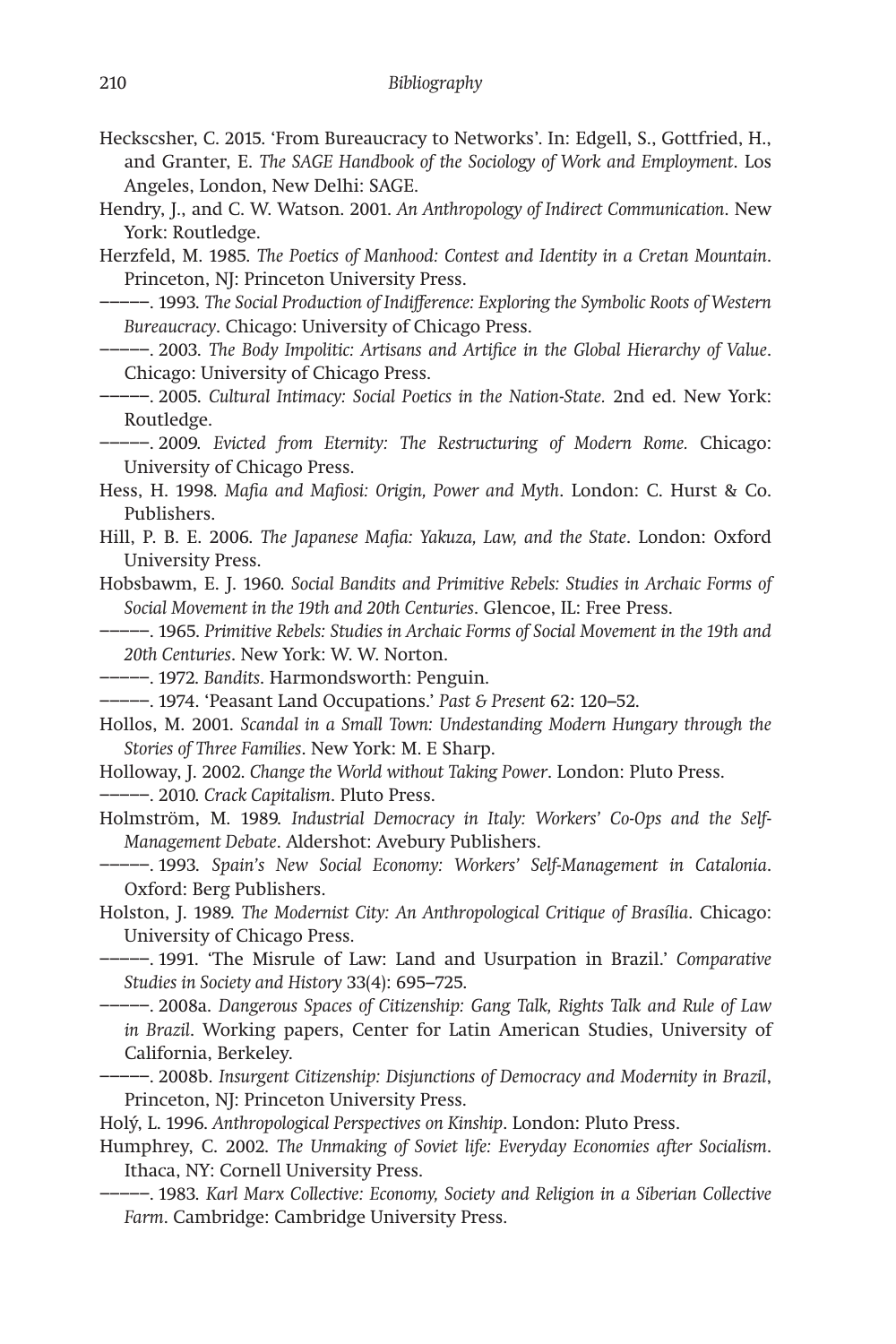−−−−−. 1998. *Marx Went Away – But Karl Stayed Behind*. Ann Arbor: University of Michigan Press.

- Humphrey, C. and R. E. Mandel, eds. 2002. *Markets and Moralities: Ethnographies of Postsocialism*. Oxford: Berg.
- Humphrey, C. and K. Verdery, eds. 2004. *Property in Question: Value Transformation in the Global Economy*. Oxford: Berg.
- Impastato, F., A. Puglisi and U. Santino. 2003. *La Mafia in Casa Mia*. Palermo: La Luna.
- Ingroia, A. 2009. *C'era una Volta l'Intercettazione*. Viterbo: Stampa Alternativa.
- James, D. 2011. 'The Return of the Broker: Consensus, Hierarchy, and Choice in South African Land Reform.' *Journal of the Royal Anthropological Institute* 17(2): 318–38.
- Jamieson, A. 2000. *The Antimafia: Italy's Fight against Organized Crime*. London: Macmillan.

Josephides, L. 1985. *The Production of Inequality: Gender and Exchange among the Kewa.* London: Tavistock Publications.

- Kalb, D. 1997*. Expanding Class: Power and Everyday Politics in Industrial Communities, the Netherlands, 1850–1950*. Durham, NC: Duke University Press.
- −−−−−. 2005. '"Bare Legs Like Ice": Recasting Class for Local/Global Inquiry.' In *Critical Junctions: Anthropology and History beyond the Cultural Turn*, ed. D. Kalb and H. Tak, 109–36. New York: Berghahn Books.
- Kalb, D. and H. Tak, eds. 2005. *Critical Junctions: Anthropology and History beyond the Cultural Turn*. New York: Berghahn Books.
- Kapferer, B. 2003. 'The Australian Society of the State: Egalitarian Ideologies and New Directions in Exclusionary Practice.' *Social Analysis* 47(3): 80–107.
- −−−−−. 2005. 'Situations, Crisis, and the Anthropology of the Concrete: The Contribution Of Max Gluckman.' *Social Analysis,* 49(3): 85–122.
- Kasmir, S. 1996. *The Myth of Mondragón: Cooperatives, Politics, and Working-Class Life in a Basque Town*. Albany: State University of New York Press.
- −−−−−. 2002. '"More Basque than You!": Class, Youth, and Identity in an Industrial Basque Town.' *Identities: Global Studies in Culture and Power* 9(1): 39–68.
- −−−−−. 2009. 'Toward an Anthropology of Labor.' *City & Society* 21(1): 11–15.
- Kearney, M. 1996. *Reconceptualizing the Peasantry: Anthropology in Global Perspective*. Boulder, CO: Westview Press.

Kelsen, H. 2007. *General Theory of Law and State*. Clark, NJ: The Lawbook Exchange.

- Klein, N. 2007. *The Shock Doctrine: The Rise of Disaster Capitalism*. Toronto: Knopf Canada.
- Klein, J. A. and Murcott, A., eds. 2014. *Food Consumption in Global Perspective: Essays in the Anthropology of Food in Honour of Jack Goody.* Houndmills, Basingstoke, Hampshire: Palgrave Macmillan.
- Kockel, U., M. N. Craith and J. Frykman. 2012a. 'Introduction: The Frontiers of Europe and European Ethnology.' In *A Companion to the Anthropology of Europe*, ed. U. Kockel, M. N. Craith and J. Frykman. Malden, MA: John Wiley & Sons Limited.
- −−−−−. 2012b. *A Companion to the Anthropology of Europe*. Malden, MA: John Wiley & Sons Limited.
- Lampedusa, T. D. 2007 [1958]. *The Leopard*. London: Vintage.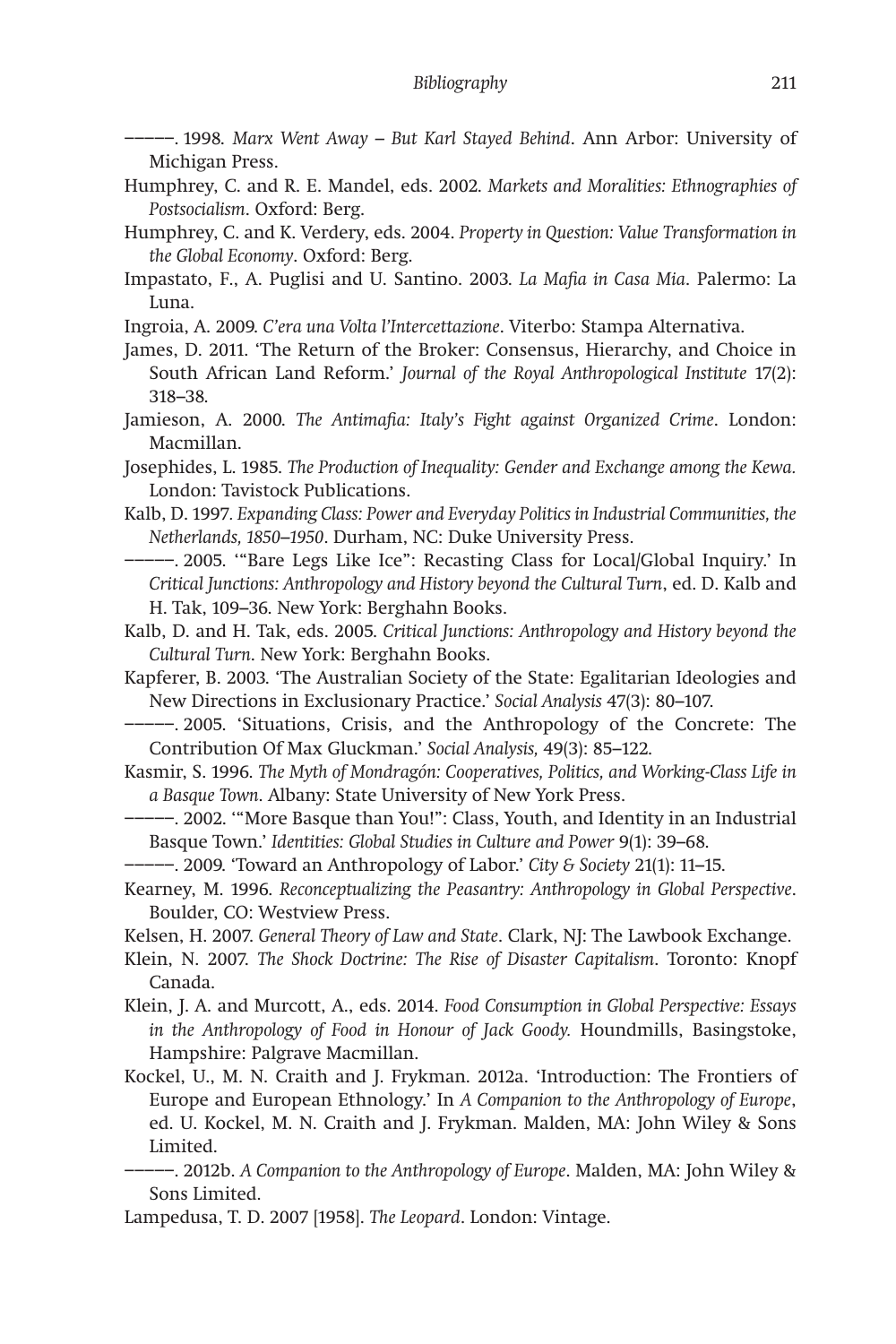- Lane, D. 2004. *Berlusconi's Shadow: Crime, Justice and the Pursuit of Power*. London: Allen Lane.
- −−−−−. 2010. *Into the Heart of the Mafia: A Journey through the Italian South*. London: Profile Books.
- Latour, B. 1993. *We Have Never Been Modern*. Cambridge, MA: Harvard University Press.
- Laville, J.-L. 1998. *L'Economia Solidale*. Turin: Bollati Boringhieri.
- Lazar, S. 2008. *El Alto, Rebel City: Self and Citizenship in Andean Bolivia*. Durham, NC: Duke University Press.
- Levy, C. 1996. *Italian Regionalism: History, Identity and Politics*. Oxford: Berg Publishers.

Li Causi, L. 1981. 'Traditional Anthropology, Marxist Anthropology and Patronage: A Reply to Littlewood.' *Critique of Anthropology* 4(16): 68–70.

−−−−−. 1993. *Il Partito a noi Ci ha Dato! Antropologia Politica di una Sezione Comunista Senese nel Dopoguerra*. Siena: Laboratorio Etnoantropologico.

Lodato, S. 2001. *La Mafia Invisibile: La Nuova Strategia Di Cosa Nostra*. Milan: Mondadori. −−−−−. 2006. *Trent'anni Di Mafia.* 2nd ed. Milan: BUR saggi.

Lodato, S., with G. Barbeto. 1999. *Ho Ucciso Giovanni Falcone: La Confessione Di Giovanni Barbeto*. Milan: Mondadori.

Loizos, P. and E. Papataxiarchis. 1991. *Contested Identities: Gender and Kinship in Modern Greece*. Princeton, NJ: Princeton University Press.

Lomartire, C. M. 2007. *Il Bandito Giuliano: La Prima Storia di Criminalità, Politica e Terrorismo nell'Italia del Dopoguerra.* Milan: Mondadori.

- Lumley, R. and J. Morris (eds). 1997. *The New History of the Italian South: The Mezzogiorno Revisited*. Exeter: University of Exeter Press.
- Lupo, S. 1981. *Blocco Agrario e Crisi in Sicilia tra Le Due Guerre*. Naples: Guida.

−−−−−. 1993. *Storia Della Mafia: Dalle Origini ai Giorni Nostri*. Rome: Donzelli.

- −−−−−. 1997. 'The Allies and the Mafia.' *Journal of Modern Italian Studies 2*(1): 21–33.
- −−−−−. 2007. *Che Cos'è La Mafia: Sciascia e Andreotti, L'Antimafia e La Politica*. Rome: Donzelli.
- −−−−−. 2011. *History of the Mafia*. New York: Columbia University Press.
- −−−−−. 2015. *The Two Mafias: A Translantic History, 1888–2008*. New York: Palgrave MacMillan.
- Lustiger-Thaler, H. and D. Salée, eds. 1996. *Artful Practices: The Political Economy of Everyday Life*. Montreal: Black Rose Books.
- Mack Smith, D. 1983. *Mussolini*, New York: Vintage Books.
- Macpherson, I. 2008. 'The Co-operative Movement and the Social Economy Traditions: Reflections on the Mingling of Broad Visions.' *Annals of Public and Cooperative Economics* 79(3–4): 625–42.
- Maeckelbergh, M. 2012. 'Doing Is Believing: Prefiguration as Strategic Practice in the Alterglobalization Movement.' *Social Movement Studies: Journal of Social, Cultural and Political Protest* 10(1): 1–20.
- Mahmoood, L. 2012. '"The World is a Forest of Symbols": Italian Freemasonry and the Practice of Discretion'. *American Ethnologist* 39(2): 425–438.
- Maine, H. S. 2012 [1864]. *Ancient Law: Its Connection with the Early History of Society, and Its Relation to Modern Ideas*. Cambridge: Cambridge Library Classics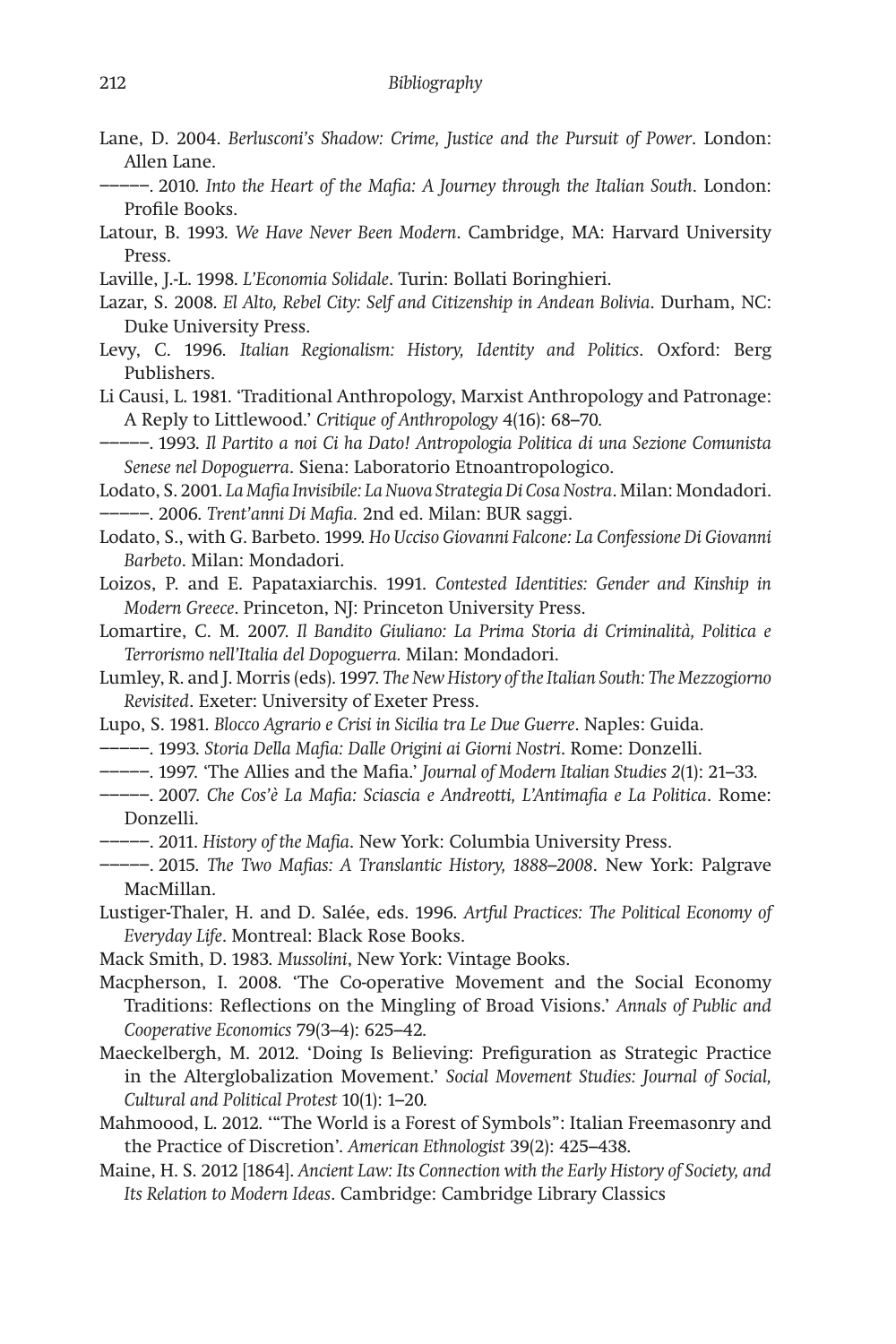- Malinowski, B. 2003 [1922]. *Argonauts of the Western Pacific: An Account of Native*  Enterprise and Adventure in the Archipelagoes of Melanesian New Guinea. London: Routledge.
- Manali, P. 2001. *La Strage di Portella della Ginestra: Racconti, Scelti e Introdotti da Giuseppe Casarrubea.* Palermo: Comune di Piana degli Albanesi.

Mangiameli, R. 2000. *La Mafia tra Stereotipo e Storia*. Rome: Sciascia.

- −−−−−. 2004. *Storia e Memoria della Seconda Guerra Mondiale in Sicilia.* Bonanno: Catania.
- Marino, G. C. 1979a. *Movimento Contadino e Blocco Agrario Nella Sicilia Giolittiana*. Palermo: Flaccovio.
- −−−−−. 1979b. *Storia Del Separatismo Siciliano, 1943–1947*. Rome: Editori Riuniti.

Marx, K. 1987. *The German Ideology.* London: Lawrence and Wishart.

- −−−−−. 1990. *Capital: A Critique of Political Economy, vol 1.* London: Penguin Classics.
- Marx, K. and F. Engels. 2011. *Economic and Philosophic Manuscripts of 1844 and the Manifesto of the Communist Party*. Radford, VA: Wilder Publications.
- Mauss, M. 2002 [1950]. *The Gift: The Form and Reason for Exchange in Archaic Societies*. London: Routledge.
- Mcmichael, P. 2008. 'Peasants Make Their Own History, But Not Just as They Please . . .' *Journal of Agrarian Change* 8(2–3): 205–28
- Meillassoux, C. 1979. 'Historical Modalities of the Exploitation and Over-Exploitation of Labour.' *Critique of Anthropology* 4(13–14): 7–16.
- −−−−−. 1981. *Maidens, Meal, and Money: Capitalism and the Domestic Community*. Cambridge: Cambridge University Press.
- Meriggi, M. G. 2005. *Cooperazione e Mutualismo: Esperienze di Integrazione e Conflitto Sociale in Europa fra Ottocento e Novecento*. Milan: Franco Angeli.
- Milun, K. 2010. *The Political Uncommons: The Cross-Cultural Logic of the Global Commons*. Farnham: Ashgate Publishing.
- Mingione*,* E. 1994. 'Family Strategies and Social Development in Northern and Southern Italy.' In *Artful Practices: The Political Economy of Everyday Life*, ed. H. Lustiger-Thaler and D. Salée. Montreal: Black Rose Books.
- −−−−−. Mingione, E., C. Sedini, L. Parrino, M. d'Ovidio, S. Mugnano. 2010. *Policies and Strategies in the Metropolitan Region of Milan: How to Enhance the City's Competitiveness*. Amsterdam: AMIDST, University of Amsterdam.

Mingione, E. and E. Pugliese. 2002. *Il Lavoro*. Rome: Carocci.

- Mintz, J. 2004 [1982]. *The Anarchists of Casas Viejas*, Bloomington: Indiana University Press.
- Mitchell, J. P. 2001. *Ambivalent Europeans: Ritual, Memory, and the Public Sphere in Malta*. New York: Routledge.
- Molé, N. J. 2012. *Labor Disorders in Neoliberal Italy: Mobbing, Well-Being, and the Workplace*. Bloomington: Indiana University Press.
- Mollona, M. 2005. 'Factory, Family and Neighbourhood: The Political Economy of Informal Labour in Sheffield.' *Journal of the Royal Anthropological Institute* 11(3): 527–48.
- Moroni, F. 2010. *L'Italia che Resiste: Storia e Ritratti di Cittadini Controcorrente*. Monte Porzio Catone: Effepi Libri.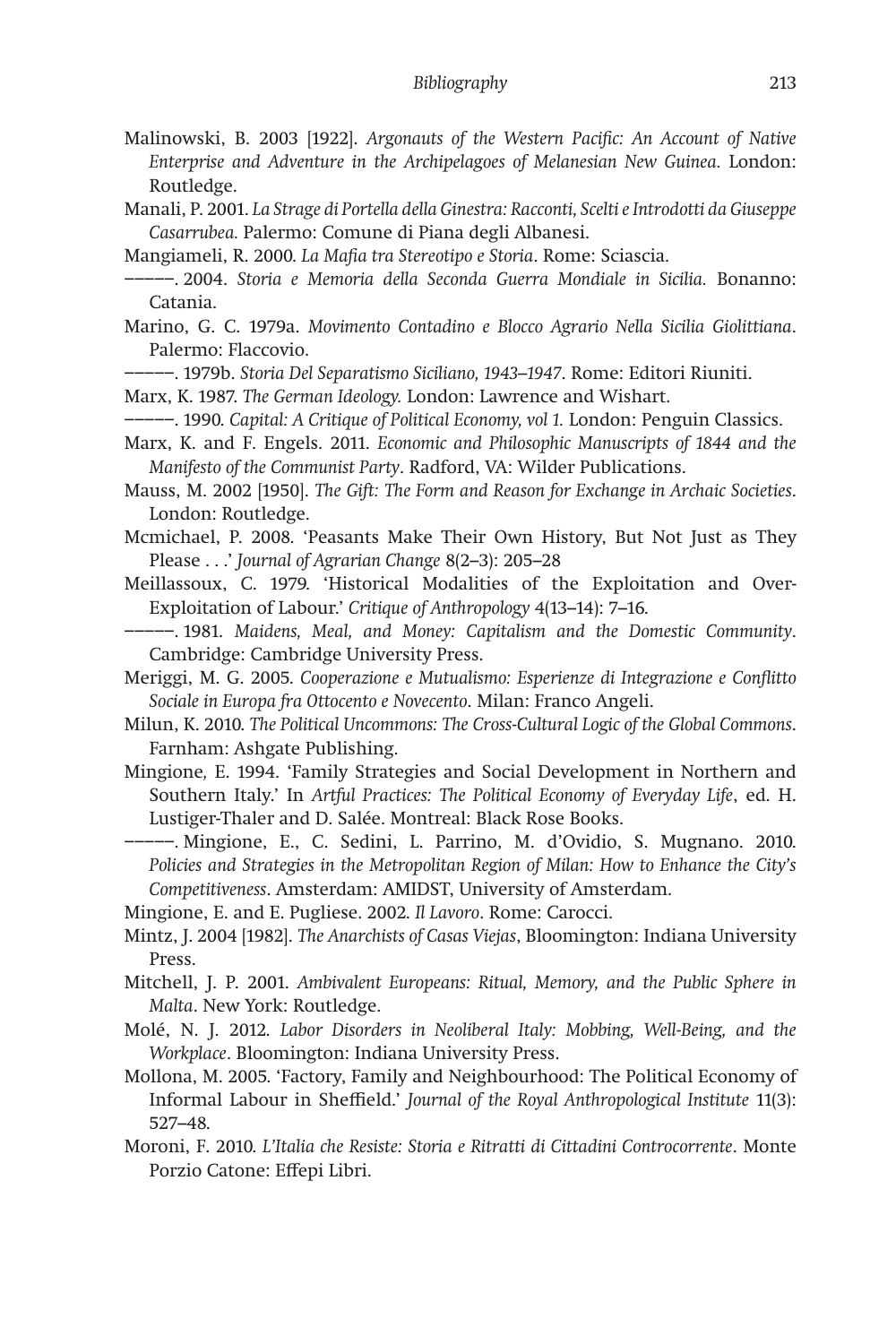- Morris, B. 2005. 'Anthropology and Anarchy: Their Elective Affinity.' *Goldsmiths Anthropology Research Papers* (GARP) 11, available at: http://www.goldsmiths. ac.uk/anthropology/garp.
- Morris, L. 1992. *The Workings of the Household: A US-UK Comparison*. Cambridge: Polity Press.
- Moss, David. 2001. 'The Gift of Repentance: A Maussian Perspective on Twenty Years of Pentimento in Italy.' *European Journal of Sociology* 42: 297–331.
- Mosse, D. 2004. *Cultivating Development: An Ethnography of Aid Policy and Practice*. London: Pluto Press.
- Muehlebach, A. 2012. *The Moral Neoliberal: Welfare and Citizenship in Italy*. Chicago: Chicago University Press.
- −−−−−. 2013. The Catholicization of Neoliberalism: On Love and Welfare in Lombardy, Italy. *American Anthropologist* 115 (3): 452–465.
- Mundy, M. 2007. *Governing Property, Making the Modern State: Law, Administration and Production in Ottoman Syria*. London: I. B. Tauris.

Nania, G. 2000. *San Giuseppe e la Mafia*. Palermo and Firenze: Edizioni della Battaglia.

Narotzky, S. 1988. 'The Ideological Squeeze: "Casa", "Family" and "Co-operation" in the Processes of Transition.' *Social Science Information* December 27: 559–81*.*

−−−−−. 1997. *New Directions in Economic Anthropology*. London: Pluto Press.

−−−−−. 2004. 'The Political Economy of Affects: Community, Friendship and Family in the Organization of a Spanish Economic Region.' In *Workers and Narratives of Survival in Europe: The Management of Precariousness at the End of the Twentieth Century*, ed. A. Procoli and E. A. of S. Anthropologists. Albany: State University of New York Press.

−−−−−. 2007. '"A Cargo del Futuro", Between History and Memory: An Account of the "Fratricidal" Conflict during Revolution and War in Spain (1936–39).' *Critique of Anthropology* 27(4): 411–29.

- Narotzky, S. and G. Smith. 2006. *Immediate Struggles: People, Power, and Place in Rural Spain*. Berkeley: University of California Press.
- Nash, J. C. 1979. *We Eat the Mines and the Mines Eat Us: Dependency and Exploitation in Bolivian Tin Mines*. New York: Columbia University Press.
- Nash, J. C., J. Dandler and N. S. Hopkins, eds. 1976. *Popular Participation in Social Change: Cooperatives, Collectives and Nationalized Industry*. The Hague: Mouton.

Nugent, S. 1981. 'The Ghost of Subsistence.' *Critique of Anthropology* 4(16): 71–73.

- Nuijten, M. 2003. *Power, Community and the State: The Political Anthropology of Organisation in Mexico*. London: Pluto Press.
- Oakeshott, R. 1978. *The Case for Workers' Co-ops*. London: Routledge & Kegan Paul.
- Ong, A. 2006. *Neoliberalism as Exception: Mutations in Citizenship and Sovereignty*. Durham, NC: Duke University Press.

Orlando, L. 2003. *Fighting the Mafia and Renewing Sicilian Culture*. New York: Encounter Books.

Osella, F. and C. Osella. 2001. 'The Return of King Mahabali: The Politics of Morality in Kerala.' In *The Everyday State and Society in Modern India*, ed. C. J. Fuller and V. Bénéï. London: C. Hurst & Co. Publishers.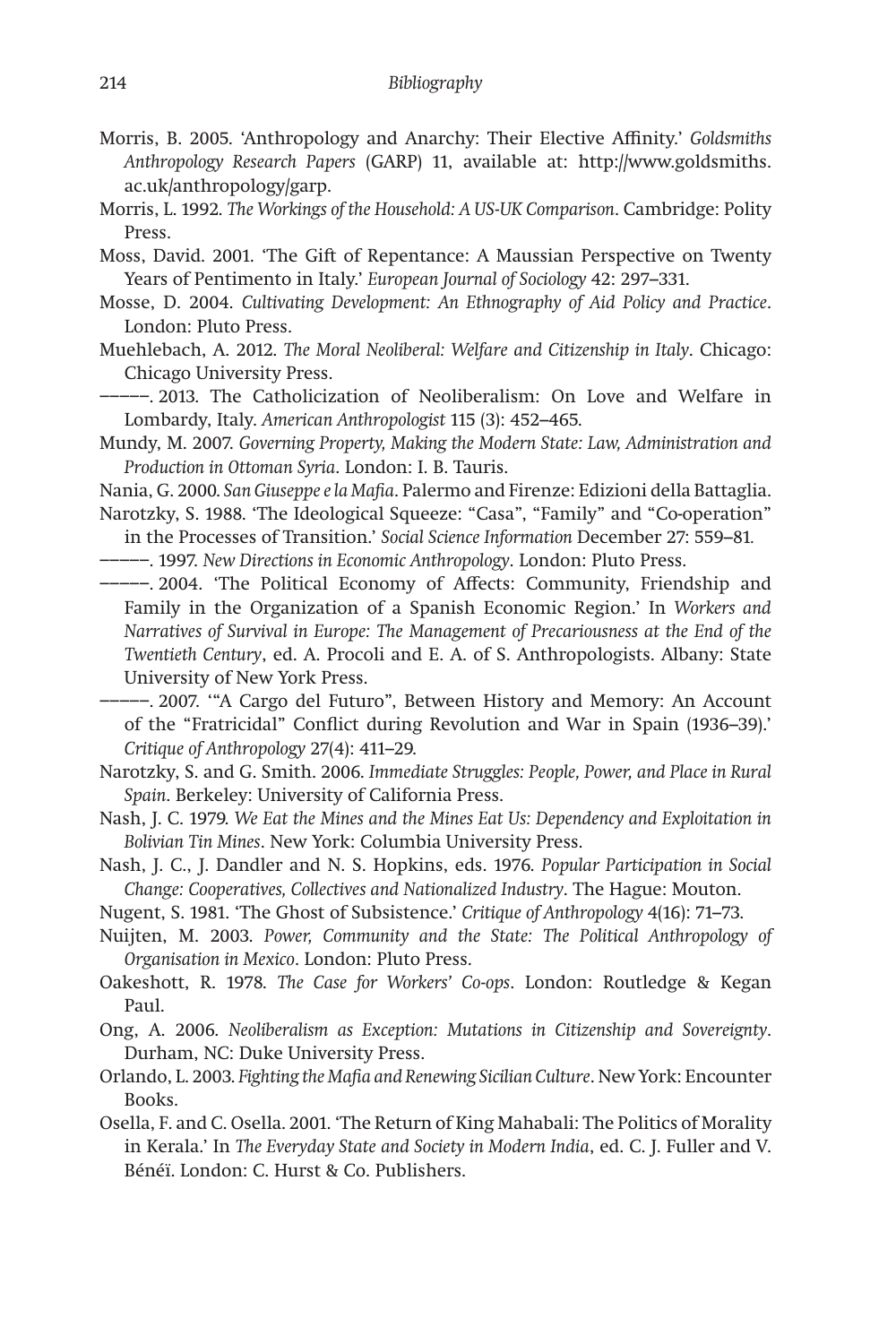Page, T. L. 2010. 'Can the State Create Campesinos? A Comparative Analysis of the Venezuelan and Cuban Repeasantization Programmes.' *Journal of Agrarian Change* 10(2): 251–72.

Palumbo, B. 2009a. *Politiche dell'inquietudine : Passione, feste e poteri in Sicilia*. Firenze: Le Lettere.

- −−−−−. 2009b. 'Biopolitics the Sicilian Way.' *Antropologia Medica* 27–28: 37–72.
- −−−−−. 2013. 'Il Viennese e Il Professore: Prospettive di Ricerca Antropologica Su Mafie E Neoliberismo'. In *Società Disonorata: Identikit delle Mafie Italiane*, ed. A. Balzola and A. Barbaro, 117–60. Milan: Mondadori.
- −−−−−. 2016. 'Debt, Hegemony and Heterochrony in a Sicilian City.' *History and Anthropology* 27(1): 1–18.
- Paoli, L. 2003. *Mafia Brotherhoods: Organized Crime, Italian Style*. London: Oxford University Press.
- Paolucci, L. 1999. *Le Società Cooperative.* Milan: Giuffrè Editore.
- Papataxiarchis, E. 1991. 'Friends of the Heart: Male Commensal Solidarity, Gender and Kinship in Aegean Greece'. In *Contested Identities: Gender and Kinship in Modern Greece,* ed. P. Loizos and E. Papataxiarchis, 156–179. Princeton, NJ: Princeton University Press.
- Pardo, I. 1996. *Managing Existence in Naples: Morality, Action and Structure*. Cambridge: Cambridge University Press.

−−−−−. 2004. *Between Morality and the Law: Corruption, Anthropology and Comparative Society*. Aldershot: Ashgate Publishing.

- Parry J. 2013. 'The "Embourgeoisement" of a "Proletarian Vanguard"?' In *Interrogating India's Modernity: Democracy, Identity and Citizenship*, ed. S. Jodhka. Delhi: OUP
- Paternò Castello, F. 1977. *Il Movimento Indipendendista Siciliano: Memorie del Duca di Carcaci*. Palermo: S. F. Flaccovio.
- Paternostro, D. 1994. *L'Antimafia Sconosciuta: Corleone 1893–1993*. Palermo: La Zisa.
- Perna, T. 1994. *Lo Sviluppo Insostenibile: La Crisi del Capitalismo nelle Aree Periferiche; Il Caso del Mezzogiorno*. Napoli: Liguori.
- Peters, P. 2009. 'Beyond Embeddedness: A Challenge Raised by the Comparisons over Land in African and Post-socialist Countries.' In *Changing Properties of Property,* ed. Franz von Benda-Beckmann, Karen von Benda-Beckmann and Martin Wiber. New York: Berghahn.
- Petrini, C. 2001. *Slow Food: The Case for Taste.* New York: Columbia University Press.
- Petrusewicz, M. 1996. *Latifundium: Moral Economy and Material Life in a European Periphery*. Ann Arbor: University of Michigan Press.
- Piattoni, S. 1998. '"Virtuous Clientelism": The Southern Problem Resolved?'. In *Italy's 'Southern Question': Orientalism in One Country*, ed. J. Schneider, 225–43. Oxford: Berg.
- Pina-Cabral, J. 1989. 'The Mediterranean as a Category of Regional Comparison: A Critical View.' *Current Anthropology* 30(3): 399–406.
- Pine, F. 2007. 'Dangerous Modernities: Innovative Technologies and the Unsettling of Agriculture in Rural Poland.' *Critique of Anthropology* 27(2): 183–202.
- Pine, J. 2012. *The Art of Making Do in Naples*. Minneapolis: Minnesota University Press.
- Pipyrou, S. 2014*.* 'Altruism and Sacrifice: Mafia Free Gift Giving in South Italy.' *Anthropological Forum* 24(4): 412–426.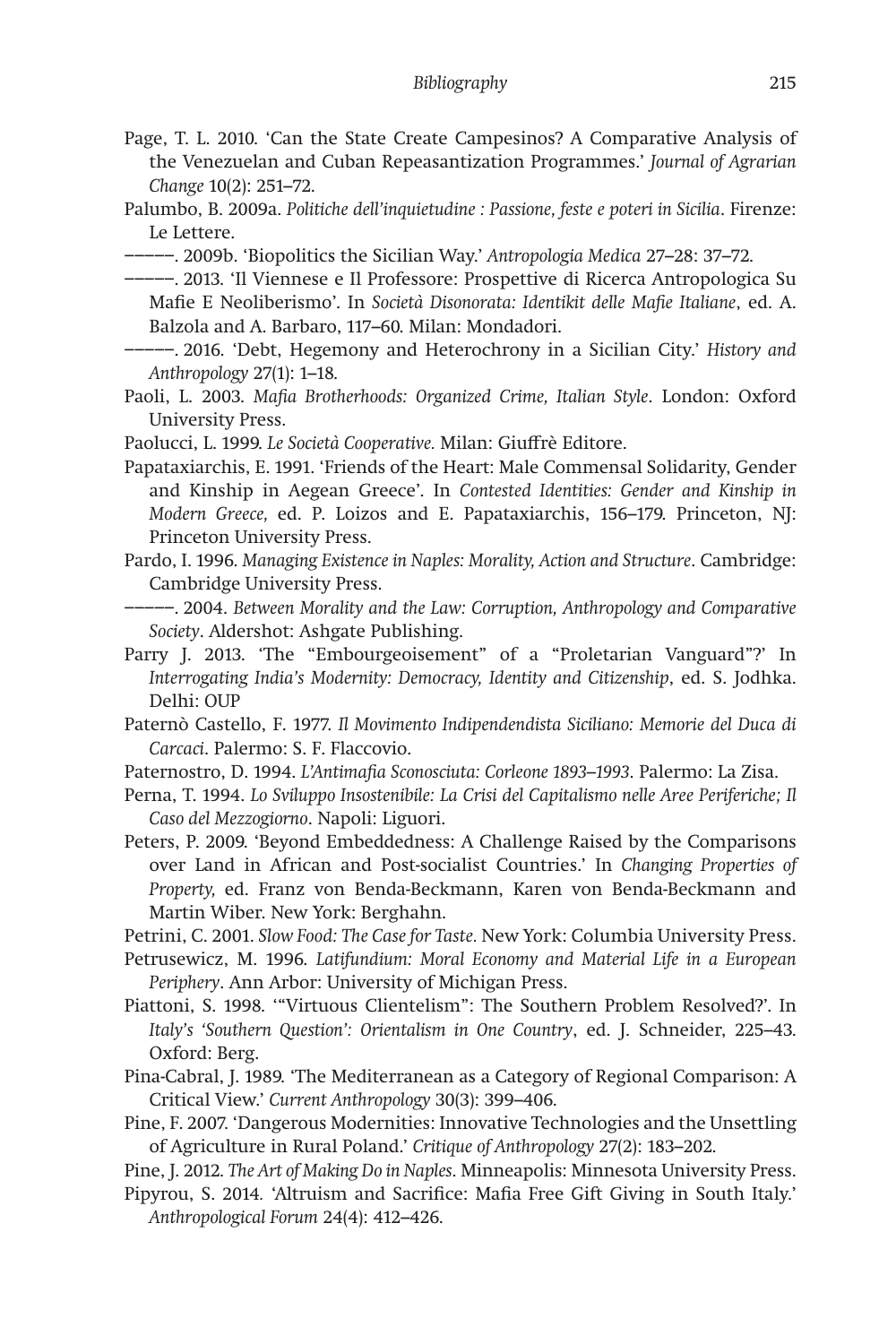- Pitt-Rivers, J. A. 1963. *Mediterranean Countrymen: Essays in the Social Anthropology of the Mediterranean*. The Hague: Mouton.
- Pizzini-Gambetta, V. 2006. '"Becoming Visible": Did the Emancipation of Women Reach the Sicilian Mafia?' In *Speaking Out and Silencing: Culture, Society and Politics in Italy in the 1970s,* ed. A. Giorgio and A. Cento Bull, 201–11*.* Oxford: Legenda.
- Polanyi, K. 1957. 'The Economy as Instituted Process.' In *Trade and Market in the Early Empires: Economies in History and Theory*, ed. K. Polanyi, C. M. Arensberg and H. W. Pearson. New York: The Free Press.
- −−−−−. 2001 [1944]. *The Great Transformation: The Political and Economic Origins of Our Time*. Boston: Beacon Press.
	- −−−−−. 2015. *For a New West: Essays 1919–1958*. Cambridge: Polity Press.
- Polanyi, K., C. M. Arensberg and H. W. Pearson, eds. 1957b. '*Trade and Market in the Early Empires: Economies in History and Theory*'*.* New York: The Free Press.
- Portelli, A. 1991. *The Death of Luigi Trastulli, and Other Stories: Form and Meaning in Oral History*. Albany: State University of New York Press.
- −−−−−. 1997. *The Battle of Valle Giulia: Oral History and the Art of Dialogue*. Madison: University of Wisconsin Press.
- Pratt, J. 1994. *The Rationality of Rural Life: Economic and Cultural Change in Tuscany*. Chur, Switzerland: Harwood Academic.
- −−−−−. 2003. *Class, Nation and Identity: The Anthropology of Political Movements*. London: Pluto Press.
- −−−−−. 2007. 'Food Values: The Local and the Authentic.' *Critique of Anthropology* 27(3): 285–300.
- Pratt, J., and P. Luetchford. 2014. *Food for change: the politics and values of social movements.* Anthropology, Culture, and Society. Pluto Press/Macmillan, London.
- Principato, T. and A. Dino. 1997. *Mafia Donna: Le Vestali del Sacro e Dell'onore*. Palermo: Flaccovio.
- Procoli, A. 2004a. 'Introduction.' In *Workers and Narratives of Survival in Europe: The Management of Precariousness at the End of the Twentieth Century*, ed. A. Procoli. Albany: State University of New York Press.
- −−−−−, ed. 2004b. *Workers and Narratives of Survival in Europe: The Management of Precariousness at the End of the Twentieth Century*. Albany: State University of New York Press.
- Pugliese, E. and E. Rebeggiani. 2004. *Occupazione e Disoccupazione in Italia: dal Dopoguerra ai Giorni Nostri*. Rome: Edizioni Lavoro.
- Puglisi, A. 2005. *Donne, Mafia e Antimafia*. Trapani: Di Girolamo.
- Putnam, R. 1993. *Making Democracy Work: Civic Traditions in Modern Italy*, Princeton, NJ: Princeton University Press.
- Rakopoulos, T. 2013. 'Food Activism and Anti-mafia Cooperatives in Contemporary Sicily.' In *Food Activism: Agency, Democracy and Economy,* ed. Valeria Siniscalchi and C. Counihan, 123–42. London: Bloomsbury Academic.
- −−−−−. 2014a. 'The Crisis Seen from Below, Within and Against: From Solidarity Economy to Food Distribution Cooperatives in Greece.' *Dialectical Anthropology*  38: 189–207.
- −−−−−. 2014b. 'Cooperative Modulations: The Antimafia Movement and Struggles over Land and Cooperativism in Eight Sicilian Municipalities.' *Journal of Modern Italian Studies* 19(1): 15–33.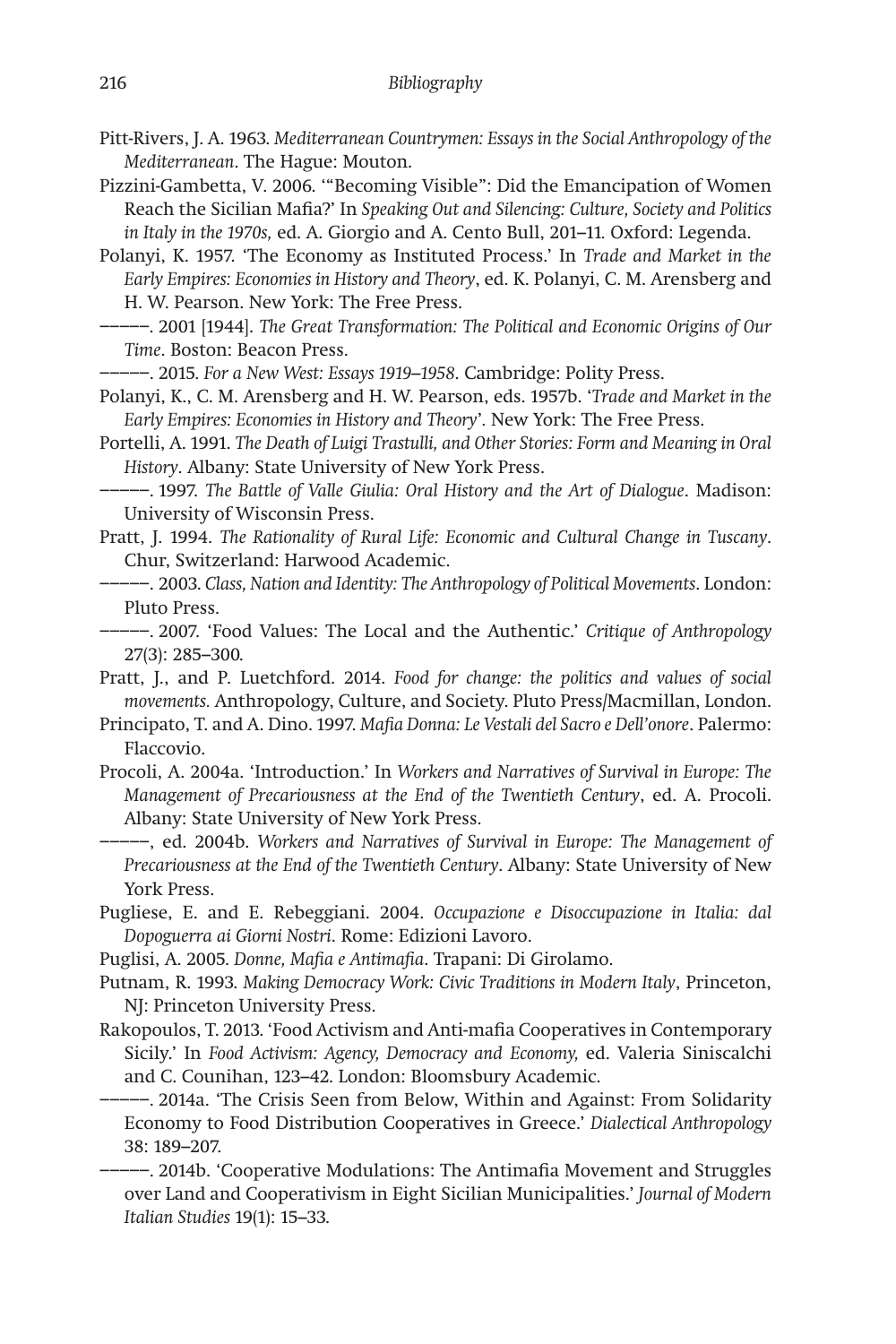−−−−−. 2015a. 'Which Community for Cooperatives: Peasant Mobilisations, Mafia and the Problem of Community Participation in Sicilian Co-ops.' *Focaal: Journal of Global and Historical Anthropology* 71: 57–80.

- −−−−−. 2015b. 'Solidarity Tensions: Informality and Sociality in the Greek Crisis' Solidarity Economy.' *Social Analysis*: *The International Journal of Social and Cultural Practice* 59(2): 85–104.
- −−−−−. 2017a. 'Antimafia Families: Cooperative Work and Flexible Kinship in Sicily.' In *Critique of Anthropology,* 37(2): 115–131..
- −−−−−. 2017b. 'Façade Egalitarianism: From the Social Life of the Mafia.' *PoLAR: Journal of Legal and Political Anthropology* 40(1): 104-121.
- −−−−−. 2017c. 'The Social Life of Mafia Confession: Between Talk and Silence in Sicily'. *Current Anthropology*, forthcoming.
- Rausing, S. 2002. 'Re-constructing the "Normal": Identity and the Consumption of Western Goods in Estonia.' In *Markets and Moralities: Ethnographies of Postsocialism*, ed. C. Humphrey and R. E. Mandel. Oxford: Berg.
- Redclift, N. and E. Mingione. 1985. *Beyond Employment: Household, Gender, and Subsistence*. Oxford: Blackwell.
- Renda, F. 1977. *I Fasci Siciliani, 1892–94*. Torino: Einaudi.
- Resta, G. 2015. 'Introduction.' In *For a New West: Essays 1919–1958*, K. Polanyi. Cambridge: Polity Press.
- Restakis J. 2010. *Humanizing the Economy: Cooperatives in the Age of Capital*. Gabriola Island, BC: New Society Publishers.
- Rigg, J. 2007. *An Everyday Geography of the Global South*. London: Routledge.
- Rizzo, D. 2003. *Pio La Torre: Una Vita per la Politica attraverso i Documenti*. Soveria Mannelli: Rubbettino.
- Robb, P. 2009. *Midnight in Sicily: On Art, Food, History, Travel, and Cosa Nostra*. London: Harvill Press.
- Romano, S. F. 1959. *Storia dei Fasci Siciliani.* Bari: Editore Laterza.
- Roseberry, W. 1978. 'Peasants as Proletarians.' *Critique of Anthropology* 11(3): 3–18.
- Rossi-Doria, A. 1983. *Il Ministro e i Contadini: Decreti Gullo e Lotte Nel Mezzogiorno, 1944–1949*. Roma: Bulzoni.
- Sabetti, F. 2002. 'Village Politics and the Mafia in Sicily'. 2nd edition of *Political Authority*. San Francisco: ICS Press, and Montreal: McGill-Queen's University Press.
- Sacchetto, D. and M. Semenzin. 2016. 'Workers' Cooperatives in Italy: Between Solidarity and Autocratic Centralism.' In *Social Economy in China and the World*, ed. N. Pun et al., 135–55*.* London and New York: Routledge.
- Sahlins, M. 2004. *Apologies to Thucydides: Understanding History as Culture and Vice Versa.* Chicago: University of Chicago Press.
- Sampson, S. 2005. 'Integrity Warriors: Global Morality and the Anti-corruption Movement in the Balkans.' In *Corruption: Anthropological Perspectives*, ed. D. Haller and C. Shore, 103–130. London: Pluto Press.
- Sant Cassia, P. 2007. *Bodies of Evidence: Burial, Memory, and the Recovery of Missing Persons in Cyprus*. New York: Berghahn Books.
- Santino, U. 1995. *La Mafia Interpretata: Dilemmi, Stereotipi, Paradigmi*. Soveria Mannelli: Rubbettino.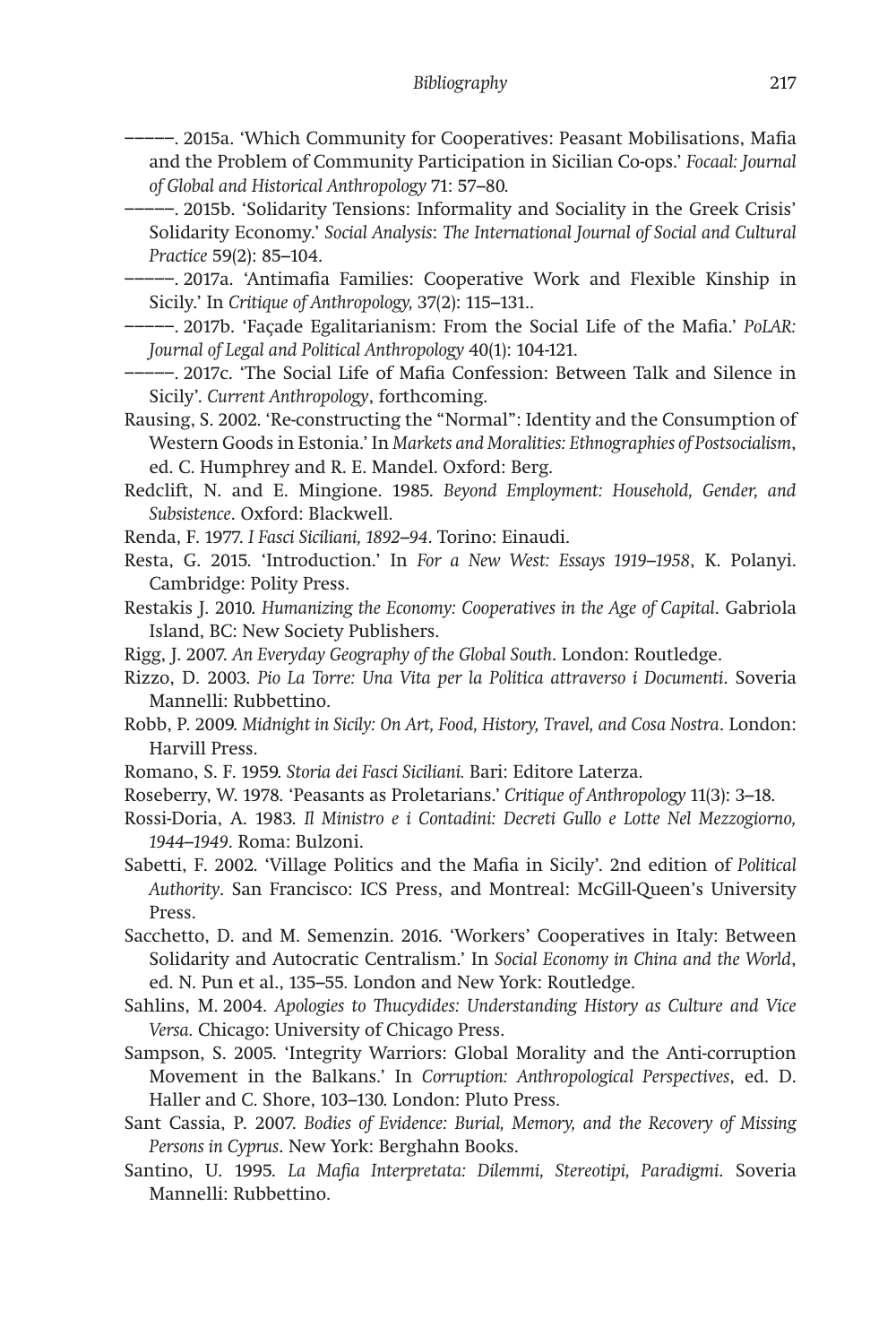−−−−−. 1997. *L'Alleanza e il Compromesso: Mafia e Politica Dai Tempi di Lima e Andreotti ai Giorni Nostri*. Soveria Mannelli: Rubbettino.

−−−−−. 2000. *Storia del Movimento Antimafia: Dalla Lotta di Classe all'Impegno Civile*. Rome: Editori Riuniti.

−−−−−. 2002. *Oltre la Legalità: Appunti per Un Programma di Lavoro in Terra di Mafie*. Palermo: Centro siciliano di documentazione Giuseppe Impastato.

−−−−−. 2006. *Dalla Mafia alle Mafie: Scienze Sociali e Crimine Organizzato*. Soveria Mannelli: Rubbettino Editore.

−−−−−. 2007. *Mafie E Globalizzazione*. Trapani: DG.

Santino, U. and Cooperativa Cento Fiori. 1977. *Ricomposizione Del Blocco Dominante, Lotte Contadine E Politica Delle Sinistre in Sicilia (1943–1947)*. Palermo: Cooperativa Editoriale Cento Fori.

Santoro, M., ed. 2011. *Introduction: The Mafia and the Sociological Imagination*. In 'Symposium / "Telling about the Mafia": Research, Reflexivity, and Representation.' *Sociologica* 2: 1–36.

de Sardan, J. P. O. 2013. 'Embeddedness and Informal Norms: Institutionalisms and Anthropology.' *Critique of Anthropology* 33(3): 280–99.

Sapelli, G. 1981. 'La Cooperazione Come Impresa: Mercati economici e mercato politico.' In *Movimento Cooperativo in Italia: Storia E Problemi*, ed. G. Bonfante and G. Sapelli. Marcon: Giulio Einaudi.

−−−−−. 2006. *Coop: Il Futuro dell'Impresa Cooperativa*. Turin: Einaudi.

Sassoon, D. 1997. *Contemporary Italy: Economy, Society and Politics since 1945*. London: Longman.

Saunders, G. R. 1993. 'Critical Ethnocentrism' and the Ethnology of Ernesto De Martino,' *American Anthropologist* 95(4): 875–93.

−−−−−. 1998. 'The Magic of the South: Popular Religion and Elite Catholicism in Italian Ethnology.' In *Italy's 'Southern Question': Orientalism in One Country*, ed. J. Schneider, 177–202. Oxford: Berg.

Saviano, R. 2006. *Gomorra*. Milan: Collana Strade Blu, Mondadori.

Schneider, A. 1990. *Emigration und Rückwanderung von 'Gastarbeitern' in einem Sizilianischen Dorf*. Frankfurt: P. Lang.

Schneider, J. 1998. *Italy's 'Southern Question': Orientalism in One Country*. Oxford: Berg.

Schneider, J. and P. Schneider. 1976. *Culture and Political Economy in Western Sicily*. New York: Academic Press.

−−−−−. 1996. *Festival of the Poor: Fertility Decline and the Ideology of Class*. Tucson: University of Arizona Press.

−−−−−. 1997. 'From Peasant Wars to Urban Wars: The Antimafia Movement in Palermo.' In *Between History and Histories: Silences and Commemorations*, ed. G. Sider and G. Smith. Toronto: University of Toronto Press.

−−−−−. 1998. 'Il Caso Sciascia: Dilemmas of the antimafia movement in Sicily.' In *Italy's 'Southern Question': Orientalism in One Country*, ed. J. Schneider, 245–60. Oxford: Berg.

−−−−−. 1998b. '1'Introduction: The Dynamics of Neo-orientalism in Italy'. In *Italy's 'Southern Question': Orientalism in One Country*, ed. J. Schneider. Oxford: Berg Press.

−−−−−. 2001. 'Civil Society versus Organized Crime: Local and Global Perspectives.' *Critique of Anthropology* 21: 427–46.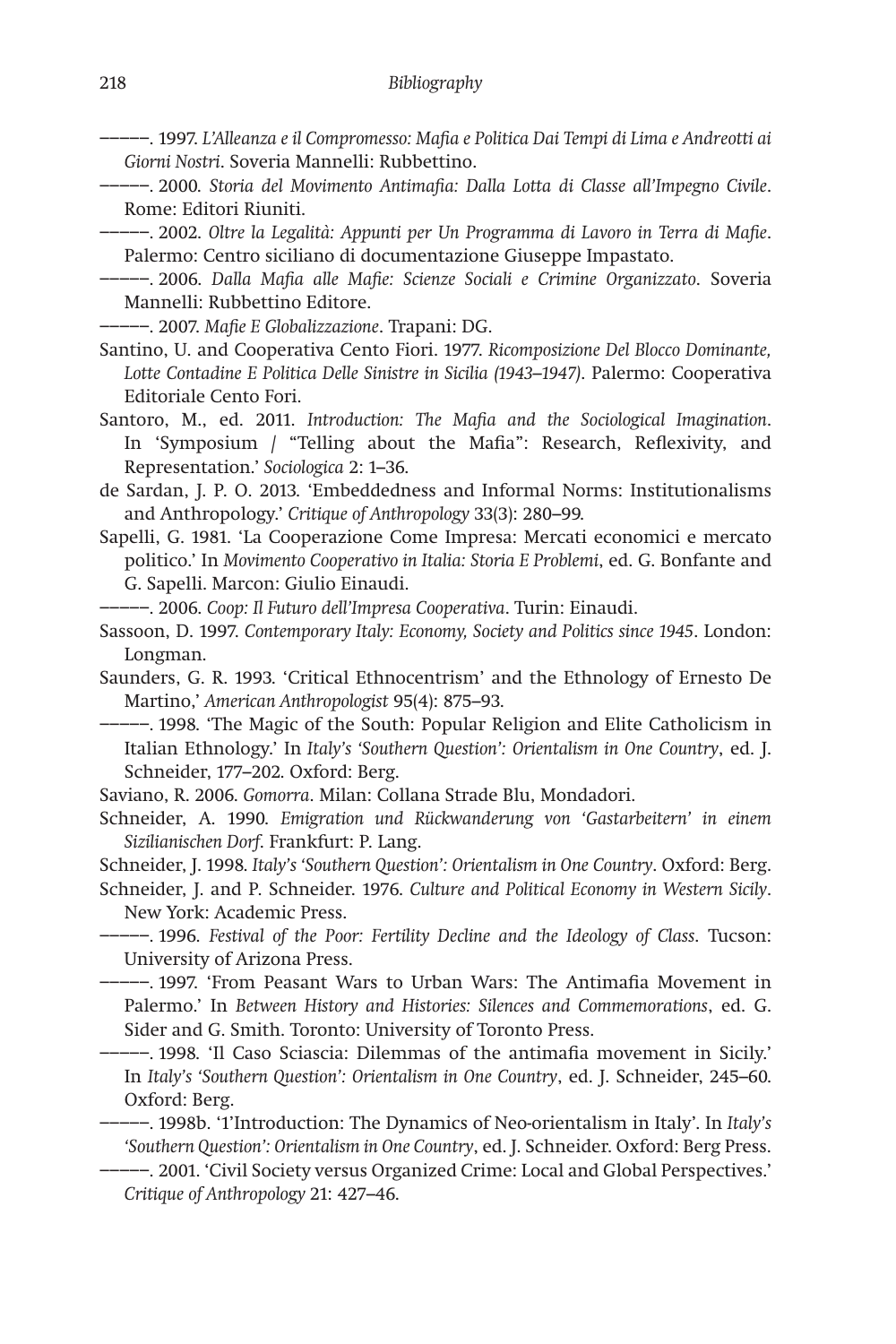## *Bibliography* 219

−−−−−. 2002a. 'The Mafia and al-Qaeda: Violent and Secretive Organizations in Comparative and Historical Perspective, *American Anthropologist* 104(3): 776–82.

−−−−−. 2002b. 'Suggestions from the Antimafia Struggle in Sicily.' *Anthropological Quarterly* 75(1): 155–58.

−−−−−. 2003. *Reversible Destiny: Mafia, Antimafia, and the Struggle for Palermo*. Berkeley: University of California Press.

−−−−−. 2004. 'Power Projects: Comparing Corporate Scandal and Organized Crime.' In *Corporate Scandal: Global Corporatism against Society*, ed. J. Gledhill, 12–19. New York: Berghahn Books.

−−−−−. 2005a. 'Mafia, Antimafia, and the Plural Cultures of Sicily.' *Current Anthropology* 46(4): 501–20.

−−−−−. 2005b. 'The Sack of Two Cities: Organised Crime and Political Corruption in Youngstown and Palermo.' In *Corruption: Anthropological Perspectives*, ed. D. Haller and C. Shore, 29–46. London: Pluto Press.

−−−−−. 2006. 'Sicily: Reflections on Forty Years of Change,' *Journal of Modern Italian Studies* 11(1): 61–83.

−−−−−. 2008. 'The Anthropology of Crime and Criminalization.' *Annual Review of Anthropology* 37(1): 351–73.

−−−−−. 2011. 'The Mafia and Capitalism: An Emerging Paradigm.' 'Symposium / "Telling about the Mafia": Research, Reflexivity, and Representation,' *Sociologica* 2: 1–22.

Schneider, P. 2002. 'On Mafiology.' *Journal of Modern Italian Studies* 7(1): 145–49.

- Sciarrone, R. 2009. *Mafie Vecchie, Mafie Nuove: Radicamento ed espansione*. Rome: Donzelli Editore.
- Sciascia, L. 1996. *Pirandello e la Sicilia*. Milan: Adelphi.
- Sciascia, L. and M. Padovani. 1979. *La Sicilia come Metafora*. Milan: Mondadori.
- Sciascia, L. and G. Slowey. 1998. *Il Giorno Della Civetta: Leonardo Sciascia*. Manchester: Manchester University Press.
- Scolaro, G. 2008. *Il Movimento Antimafia Siciliano dai Fasci dei Lavoratori All'omicidio di Carmelo Battaglia*. Messina: Terrelibere.org

Scott, J. C. 1976. *The Moral Economy of the Peasant: Rebellion and Subsistence in Southeast Asia*. New Haven, CT: Yale University Press.

−−−−−. 1985. *Weapons of the Weak: Everyday Forms of Peasant Resistance*. New Haven, CT: Yale University Press.

−−−−−. 1998. *Seeing Like a State: How Certain Schemes to Improve the Human Condition Have Failed*. New Haven, CT: Yale University Press.

−−−−−. 2011. *The Art of Not Being Governed: An Anarchist History of Upland Southeast Asia*. New Haven, CT: Yale University Press.

−−−−−. 2012. *Two Cheers for Anarchism: Six Easy Pieces on Autonomy, Dignity, and Meaningful Work and Play.* Princeton NJ: Princeton University Press.

Shah, A. 2010. *In the Shadows of the State: Indigenous Politics, Environmentalism, and Insurgency in Jharkhand. India*. Durham, NC: Duke University Press.

Shore, C. 1990. *Italian Communism: The Escape from Leninism; An Anthropological Perspective*. London: Pluto Press.

Sider, G., and G. Smith, eds. 1997. *Between History and Histories: Silences and Commemorations*. Toronto: University of Toronto Press.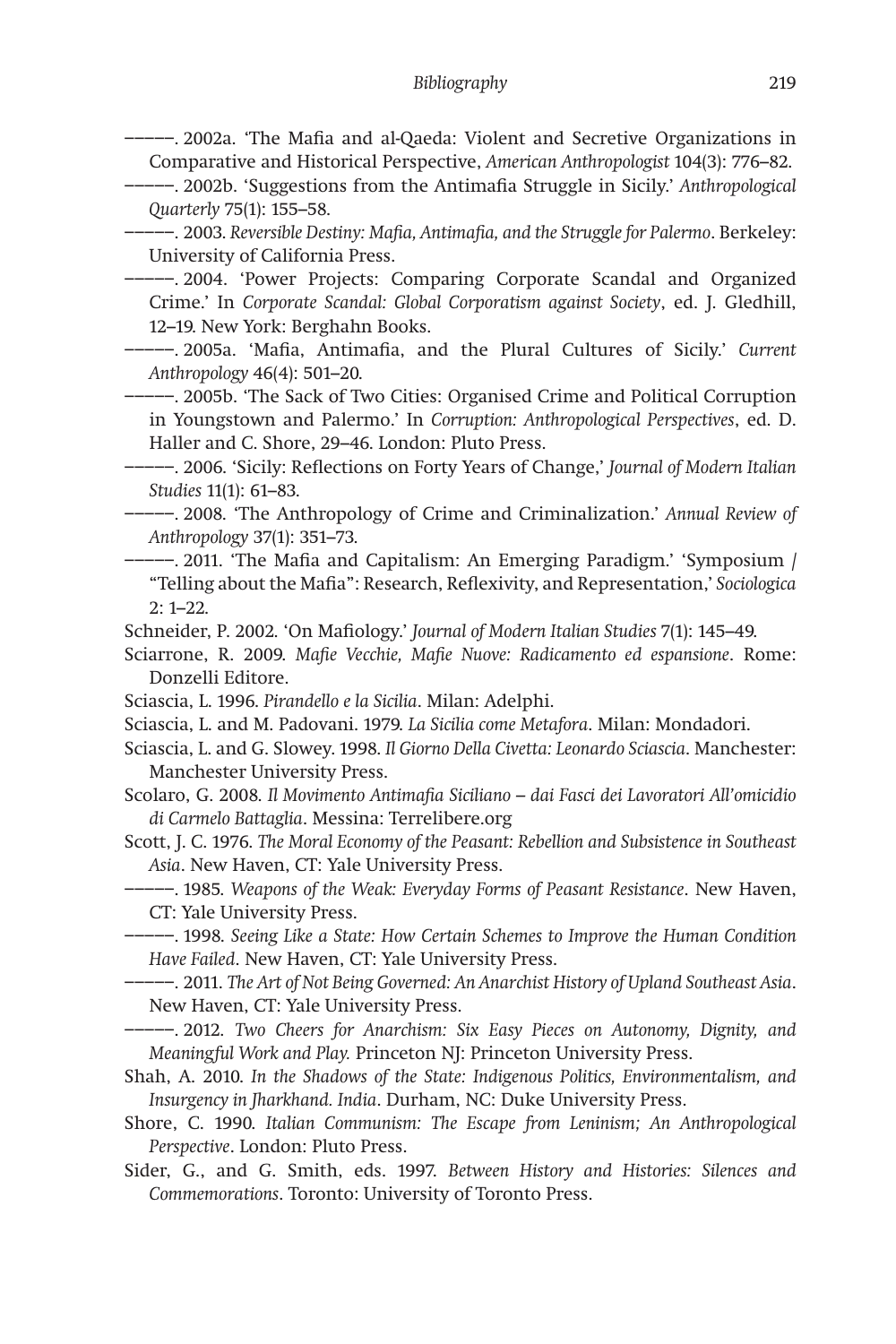- Siebert, R. 2007. 'Mafia Women: The Affirmation of a Female Pseudo-subject; The Case of the 'Ndrangheta.' *Studies of Organized Crime* 5(1): 19–45.
- Silverman, S. 1975. *Three Bells of Civilization: The Life of an Italian Hill Town*. New York: Columbia University Press.
- Siniscalchi, V. 2013a. 'Pastori, attivisti e mercato: Pratiche economiche e logiche politiche nei presidi Slow Food.' *Voci: Annuale di Scienze Umane* 10: 173–83.
- −−−−−. 2013b. 'Slow versus Fast*,* Économie et écologie dans le mouvement Slow Food.' *Revue Terrain* 6: 132–47.
- Sitrin, M. 2006. *Horizontalism: Voices of Popular Power in Argentina*. Edinburgh: AK Press.
- Sitrin, M. 2012. *Everyday Revolutions: Horizontalism and Autonomy in Argentina*. London: Zed Press.

Smart, A. and S. Josephine, eds. 2006. *Petty Capitalists and Globalization: Flexibility, Entrepreneurship, and Economic Development*. Albany: State University of New York Press.

Smith, G. A. 1989. *Livelihood and Resistance: Peasants and the Politics of Land in Peru*. Berkeley: University of California Press.

Smith, N. 2008. *Uneven Development: Nature, Capital, and the Production of Space*. Athens: University of Georgia Press.

Smith, V., ed. 2006. *Worker Participation: Current Research and Future Trends*. Oxford: Emerald Group Publishing.

- Solway, J. S. 2006. *The Politics of Egalitarianism: Theory and Practice*, New York: Berghahn Books.
- Spataro, M. 2001. *I Primi Secessionisti: Separatismo in Sicilia, 1866 e 1943–46*. Napoli: Controcorrente.
- Sorge, A. 2008. Divergent Visions: Localist and Cosmopolitan Identities in Highland Sardinia. *Journal of the Royal Anthropological Institute* (N.S.) 14: 808-24.
- −−−−−. 2015. The past sits in places: Locality, violence, and memory in Sardinia. *Critique of Anthropology,* 35(3): 263–279.
- Sperber, D. 1996. *Explaining Culture: A Naturalistic Approach*. Oxford: Blackwell.
- Sperber, D. and D. Wilson. 1995. *Relevance: Communication and Cognition*. Oxford: Blackwell.
- Standing, G. 2011. *The Precariat: The New Dangerous Class*. London: Bloomsbury Academic, A&C Black.
- Stark, D. 1990. 'Privatization in Hungary: From Plan to Market or from Plan to Clan?' *East European Politics and Society* 4(3): 351–92.
- Stedile, J. P. 2002. 'Landless Battalions.' *New Left Review* 15: 77–104*.*
- Steinmetz, G. 1999. *State/Culture: State-Formation after the Cultural Turn*. Ithaca, NY: Cornell University Press.
- Stephen, L. 2005. 'Women's Weaving Cooperatives in Oaxaca: An Indigenous Response to Neoliberalism.' *Critique of Anthropology* 25(3): 253–78.
- Sterling, C. 1991. *The Mafia: The Long Reach of the International Sicilian Mafia*. New York: HarperCollins.
- Stewart, P. and A. Strathern. 2004. *Witchcraft, Sorcery, Rumors, and Gossip*. Cambridge: Cambridge University Press.

<sup>−−−−−.</sup> 1999. *Confronting the Present: Towards a Politically Engaged Anthropology*. Oxford: Berg.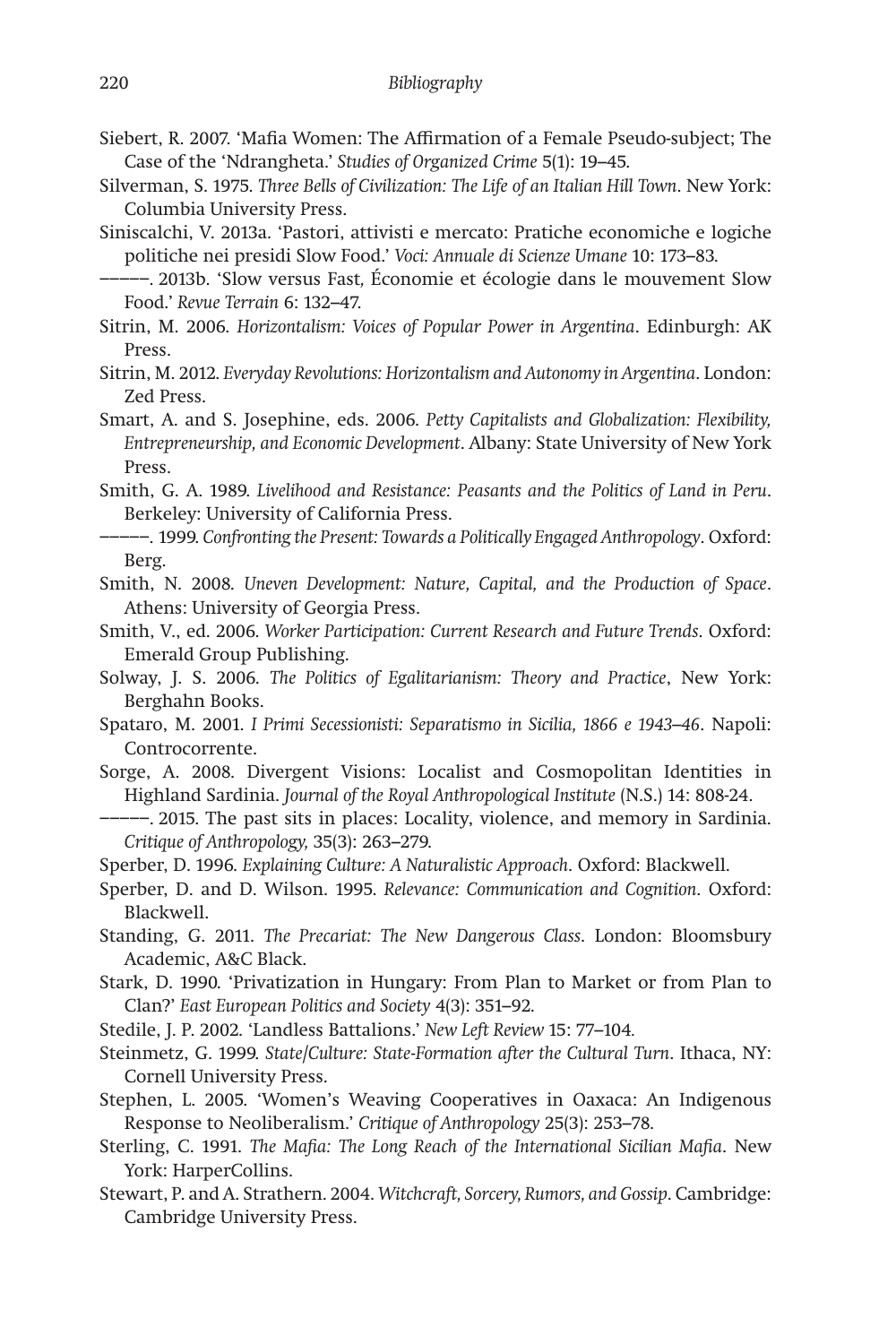- Stille, A. 1996. *Excellent Cadavers: The Mafia and the Death of the First Italian Republic*. London: Vintage, Random House.
- Strathern, M. 1990. *The Gender of the Gift: Problems with Women and Problems with Society in Melanesia*. Berkeley: University of California Press.
- Sturgeon, J. C. and T. Sikor. 2004. 'Post-socialist Property in Asia and Europe: Variations on "Fuzziness".' *Conservation and Society* 2(1):1–17.
- Sylos-Labini, P. 1975. *Saggio Sulle Classi Sociali*. 4th ed. Bari: Laterza.
- Taussig, M. T. 1997. *The Magic of the State*. New York: Routledge.
- −−−−−. 2005. *Law in a Lawless Land: Diary of a Limpieza in Colombia*. Chicago: University of Chicago Press.
- −−−−−. 2010 [1980]. *The Devil and Commodity Fetishism in South America*. 30th anniversary ed. Chapel Hill: University of North Carolina Press.
- Taylor, M. 2010. 'Community Participation.' In *The Human Economy: A Citizen's Guide,* ed. K. Hart, J.-L. Laville and A. D. Cattani. Cambridge: Polity Press.
- Terradas, I. 1978. 'The Industrial Colonies.' *Critique of Anthropology* 3(12): 39–57.
- Terranova, G. 2006. *L'Uomo Delle Vigne.* Palermo: Legacoop Sicilia.
- Thelen, Tatjana. 2011. 'Shortage, Fuzzy Property and Other Dead Ends in the Anthropological Analysis of (Post)socialism.' *Critique of Anthropology* 31: 43–61.
- Thompson, D. J. 1994. *Weavers of Dreams: The Origins of the Modern Co-Operative Movement.* 150th anniversary ed. Davis: Center for Cooperatives, University of California.
- Thompson, E. P. 1971. 'The Moral Economy of the English Crowd in the Eighteenth Century.' *Past & Present* 50(1): 76–136.
- −−−−−. 1991. *Customs in Common*. London: Merlin Press.
- Thornley, J. 1981. *Workers' Co-Operatives: Jobs and Dreams*. London: Heinemann Educational.
- Tillion, G. 1983. *The Republic of Cousins: Women's Oppression in Mediterranean Society*, London: Al Saqi Books.
- Tilly, C. 1974. Foreword. In *The Mafia of a Sicilian Village: A Study in Violent Peasant Entrepreneurs,* Blok, A*.* Oxford: Basil Blackwell.
- Travaglio, M. 2014. *È stato la mafia*. Milan: Chiaralettere.
- Trigilia, C. 1986. *Grandi Partiti e Piccole Imprese: Communisti e Democristiani nelle Regioni a Economia Diffusa*. Bologna: Il Mulino.
- −−−−−. 2002. *Economic Sociology: State, Market, and Society in Modern Capitalism*. Oxford: Blackwell Press.
- Turone, G. 2008. *Il Delitto di Associazione Mafiosa*. Milan: Giuffrè Editore.
- Varese, F. 2006. 'How Mafias Migrate: The Case of the 'Ndrangheta in Northern Italy.' *Law & Society Review* 40(2): 411–44.
- −−−−−. 2011. *Mafias on the Move: How Organized Crime Conquers New Territories*. Princeton, NJ: Princeton University Press.
- Vargas-Cetina, G. 2005. 'From the Community Paradigm to the Ephemeral Association in Chiapas, Mexico.' *Critique of Anthropology* 25(3): 229–51.
- −−−−−. 2011. 'Corporations, Cooperatives, and the State: Examples from Italy.' *Current Anthropology* 52(3): 127–36.
- Verdery, K. 1996. *What Was Socialism, and What Comes Next?* Princeton, NJ: Princeton University Press.
	- −−−−−. 2002. 'Seeing Like a Mayor.' *Ethnography* 3(1): 5–33.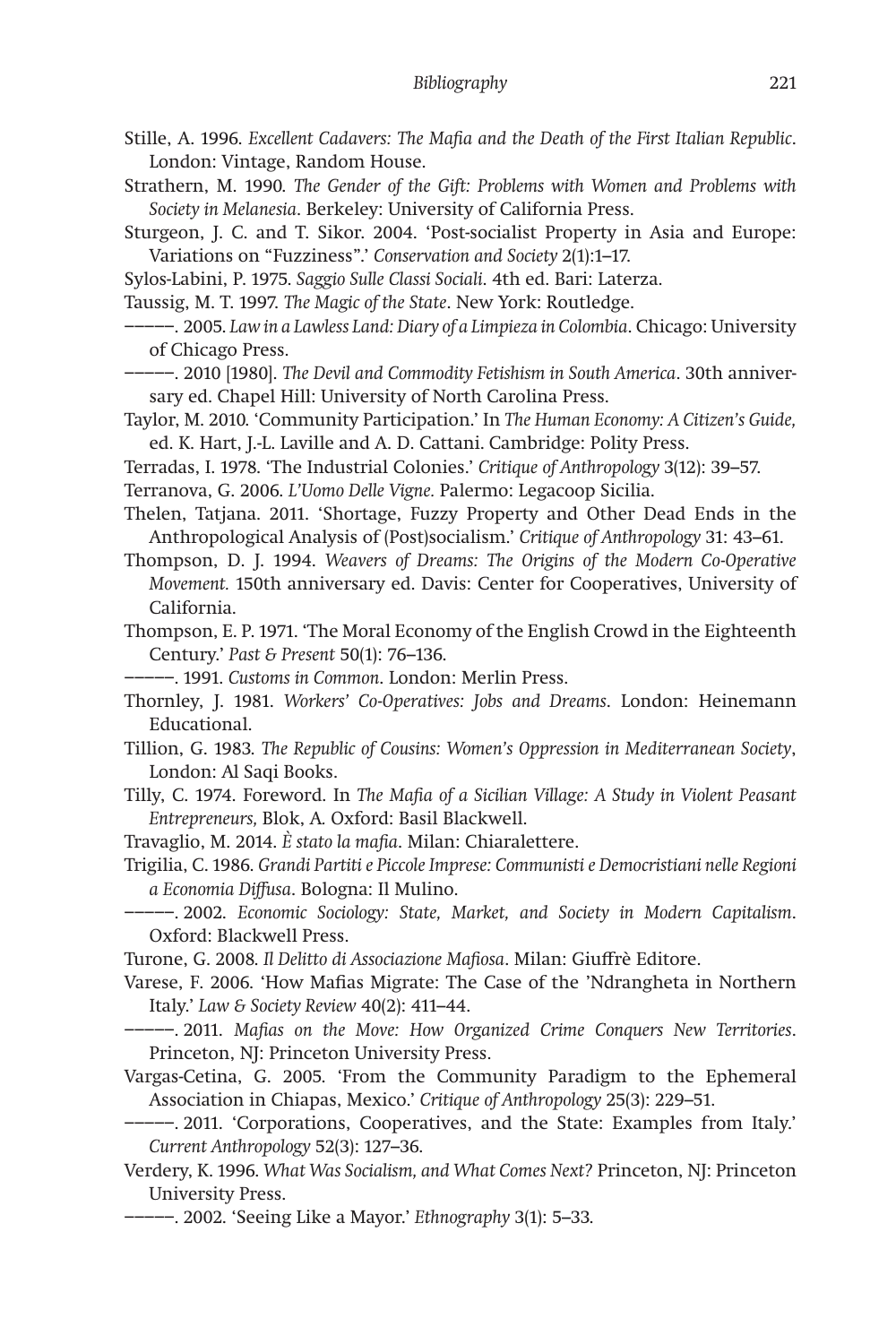−−−−−. 2003. *The Vanishing Hectare: Property and Value in Postsocialist Transylvania*. Ithaca, NY: Cornell University Press.

−−−−−. 2004. 'The Obligations of Ownership: Restoring Rights to Land in Postsocialist Eastern Europe.' In *Property in Question: Value Transformation in the Global Economy*, ed. Katherine Verdery and Caroline Humphrey. Oxford: Berg.

- Volkov, V. 2002. *Violent Entrepreneurs: The Use of Force in the Making of Russian Capitalism*. Ithaca, NY: Cornell University Press.
- Wainwright, H. 2009. *Reclaim the State: Experiments in Popular Democracy*. London: Seagull Books.

Wallerstein, I. 1974. *The Modern World*-*System*. New York: Academic Press.

- Warburton, D. 1998. *Community and Sustainable Development: Participation in the Future*. London: Earthscan Publications.
- Wastell, S. 2007. 'The "Legal Thing" in Swaziland: *Res judicata* and Divine Kingship.' In *Thinking through Things: Theorising Artefacts Ethnographically*, ed. A. Henare, M. Holbraad and S. Wastell. London: Routledge.

Watts, M. J. 2016. 'Review of *The Mafia of a Sicilian Village, 1860–1960: A Study of Violent Peasant Entrepreneurs*, by Anton Blok.' *The Journal of Peasant Studies* 43(1): 67–91.

Webb, C. 1912. *Industrial Co-operation: The Story of a Peaceful Revolution.* Manchester: Co-op. Union Ltd.

Weber, M. 1978. *Economy and Society: An Outline of Interpretive Sociology*, ed. G. Roth and C. Wittich. Berkeley: University of California Press.

−−−−−. 2009 [1922]. *Economy and Society: The Final Version by Max Weber*, ed. S. Whimster. London: Taylor and Francis.

Whyte, W. 1944. 'Sicilian Peasant Society.' *American Anthropologist* 46(1): 65–74.

Whyte, W. F. 1999. 'The Mondragón Cooperatives in 1976 and 1998.' *Industrial and Labor Relations Review* 52(3): 478–81.

Whyte, W. F. and K. K. Whyte. 1991. *Making Mondragón: The Growth and Dynamics of the Worker Cooperative Complex*. Ithaca, NY: Cornell University Press.

Wiber, M. G. 1993. 'Law as a Resource in Agrarian Struggles'. *PoLAR: Political and Legal Anthropology Review* 16(2): 97–100.

Wolf, E. 1969. *Peasant Wars of the 20th Century*. Norman: University of Oklahoma Press.

Wood, A. and D. Valler, eds. 2004. *Governing Local and Regional Economies: Institutions, Politics, and Economic Development*. Aldershot: Ashgate Publishing.

Yan, Y. 2003. *Private Life under Socialism: Love, Intimacy and Family Change in a Chinese Village*. Standford, CA: Stanford University Press.

Yanagisako, S. J. 2002. *Producing Culture and Capital: Family Firms in Italy*, Princeton, NJ: Princeton University Press.

−−−−−. 2013. 'Transnational Family Capitalism: Producing "Made in Italy" in China.' In *Vital Relations: Modernity and the Persistent Life of Kinship*, ed. Susan McKinnon and Fenella Cannell, 63–84. Santa Fe, NM: SAR Press.

Young, K., C. Wolkowitz and R. McCullagh, eds. 1984. *Of Marriage and the Market: Women's Subordination Internationally and Its Lessons*. London: Routledge.

Zamagni, S. and V. Zamagni. 2008. *La Cooperazione*. Bolgna: Il Mulino.

−−−−−. 2010. *Cooperative Enterprise: Facing the Challenge of Globalisation*. Cheltenham: Edward Elgar Publishing.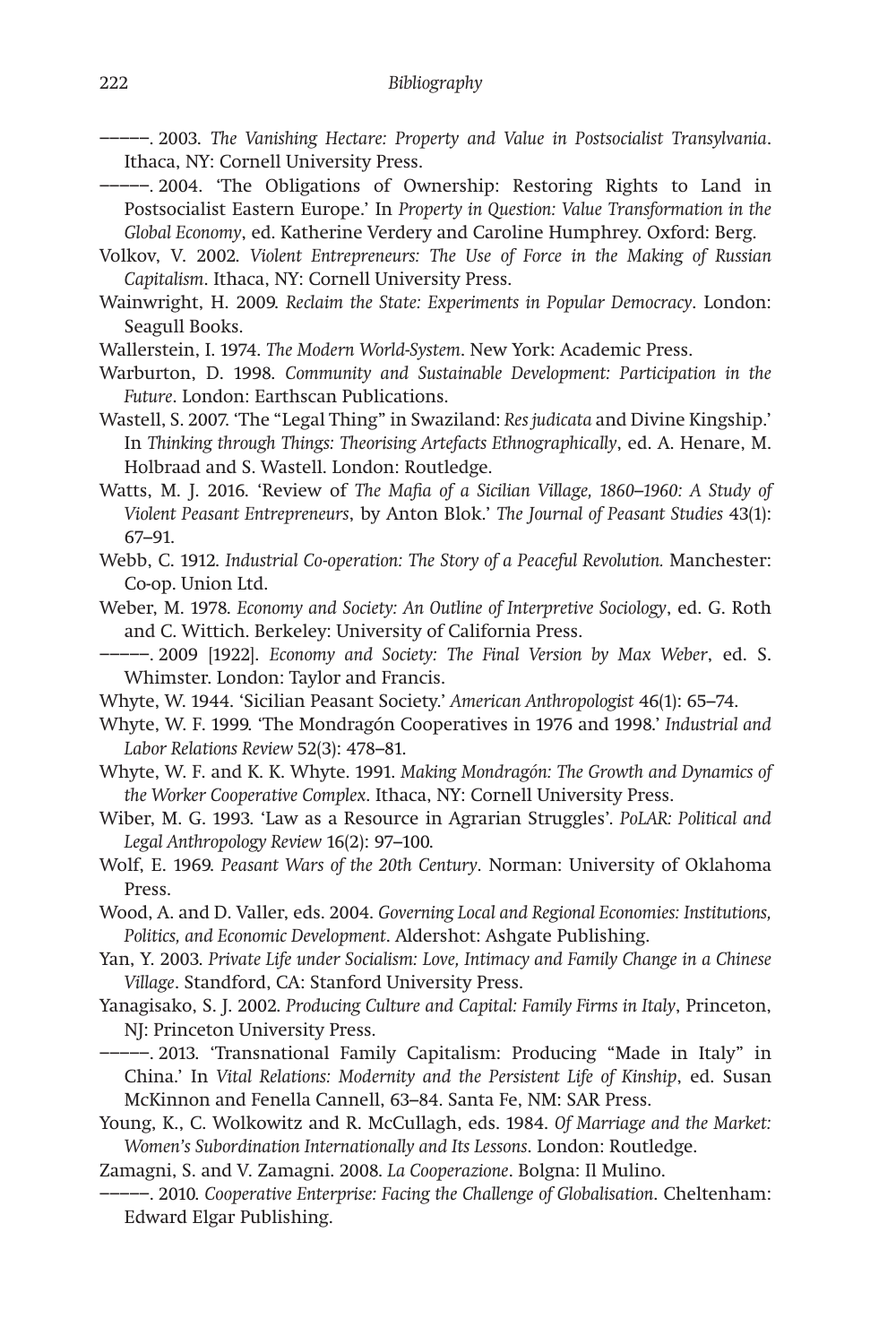Zangheri, R., G. Galasso and Castronovo. 1987. *Storia del Movimento Cooperativo in Italia: La Lega Nazionale delle Cooperative e Mutue, 1886–1986*. Turin: G. Einaudi.

- Zelizer, V.A.R. 1994. *Pricing the Priceless Child: The Changing Social Value of Children*. Princeton, NJ: Princeton University Press.
- −−−−−. 1997. *The Social Meaning of Money*. Princeton, NJ: Princeton University Press.
- −−−−−. 2005. *The Purchase of Intimacy*. Princeton, NJ: Princeton University Press.

Zigon, J. 2008. *Morality: An Anthropological Perspective*. London: Berg.

- Zigon, J. and C. J. Throop. 2014. Moral experience: Introduction. *Ethos,* 42(1), 1–15.
- Zinn, D.L. 2001. *La Raccomandazione: Clientelismo Vecchio e Nuovo*. Rome: Donzelli Editore.
- −−−−−. 2005. 'Afterword: Anthropology and Corruption; The State of the Art'. In *Corruption: Anthropological Perspectives*, ed. D. Haller and C. Shore. London: Pluto Press.

## **Official Materials**

Codice Civile della Repubblica Italiana (Italian civil code).

Codice Penale della Repubblica Italiana (Italian criminal code).

Comune di San Giuseppe Jato, 2008. Itinerari Storici e Naturalistici. Regione Sicilia.

Cooperare, 2009. Concrete come la Terra: tra le imprese cresciute a impegno e competenza.

Frigerio, L. and D. Pati. 2006. *L'uso sociale dei beni confiscati: La dimensione etica e culturale, Le opportunità di sviluppo economic, Il ruolo delle istituzioni e degli enti locali*. Book Formativo. Ministero dell'Interno, Dipartimento della Pubblica Sicurezza, con il cofinanziamento dell'Unione Europea. Programma Operativo Nazionale 'Sicurezza per lo Sviluppo del Mezzogiorno d'Italia' 2000–2006

- Focus. Consorzio Sviluppo e Legalità. 2001. Focus sul progetto pilota 'sviluppo e legalità'.
- ISTAT (Statistical Agency of the Italian Republic). www. Istat.it
- Libera. 2006. *La Mafia Restituisce Il Maltolto. Mostra Sui Beni Confiscati Alle Mafie*. Edizioni Libera.
- Pati, D. 2010. 'La Confisca dei Beni alle Mafie e il Loro Riutilizzo per Finalità Sociali' in http://www.avvisopubblico.it/categorie/pubblicazioni/allegati/ relazione\_pati\_beni\_confiscati\_campo.
- Riforma Agraria in Sicilia. Legge approvata dalla Assemblea Siciliana nella seduta del 21-XI-1950. Palermo.

## **Newspaper Articles, Leaflets, Posters, Newsletters, and Websites**

Bucchieri, A. 2003. 'È fertile la terra delle cosche.' *Polizia Moderna* n1.

Candito, A. 2012. 'Tornano allo Stato i beni del clan.' *Liberazione*, 22 April 2012.

*Consorzio 'Sviluppo e Legalità*' (Development and Legality Consortium), www.sviluppoelegalita.it.